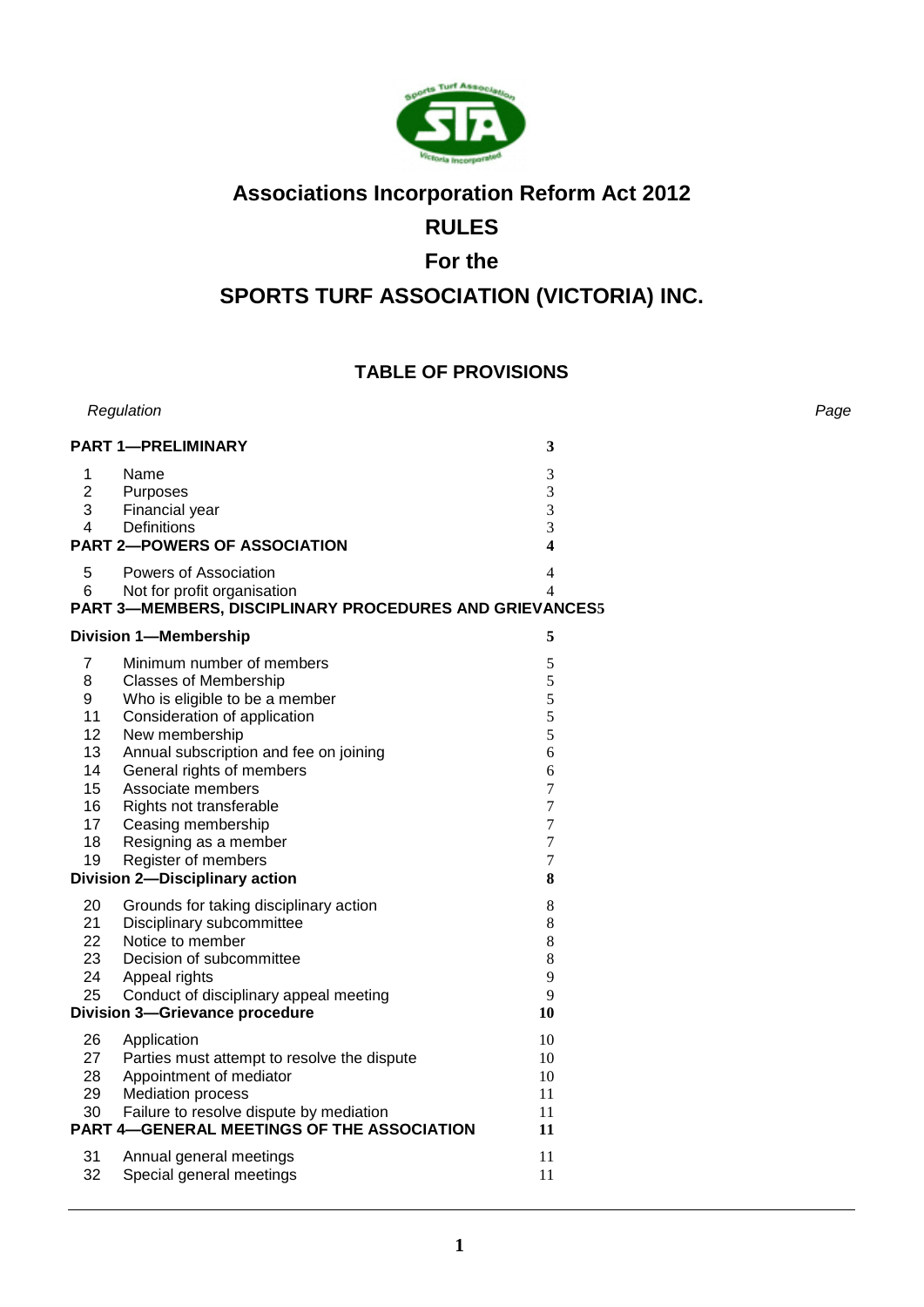| 33                                                               | Special general meeting held at request of members              | 12 |  |
|------------------------------------------------------------------|-----------------------------------------------------------------|----|--|
| 34                                                               | Notice of general meetings                                      | 12 |  |
| 35                                                               | Proxies                                                         | 12 |  |
| 36                                                               | Use of technology                                               | 13 |  |
| 37                                                               | Quorum at general meetings                                      | 13 |  |
| 38                                                               | Adjournment of general meeting                                  | 14 |  |
| 39                                                               | Voting at general meeting                                       | 14 |  |
| 40                                                               | Special resolutions                                             | 14 |  |
| 41                                                               | Determining whether resolution carried                          | 14 |  |
| 42                                                               | Minutes of general meeting                                      | 15 |  |
|                                                                  |                                                                 | 15 |  |
| <b>PART 5-COMMITTEE</b><br><b>Division 1-Powers of Committee</b> |                                                                 | 15 |  |
| 43                                                               | Role and powers                                                 | 15 |  |
| 44                                                               | Delegation                                                      | 16 |  |
|                                                                  | Division 2-Composition of Committee and duties of members 16    |    |  |
|                                                                  |                                                                 |    |  |
| 45                                                               | <b>Composition of Committee</b>                                 | 16 |  |
| 46                                                               | <b>General Duties</b>                                           | 16 |  |
| 47                                                               | <b>President and Vice-President</b>                             | 17 |  |
| 48                                                               | Secretary                                                       | 17 |  |
| 49                                                               | Treasurer                                                       | 17 |  |
|                                                                  | Division 3-Election of Committee members and tenure of office18 |    |  |
| 50                                                               | Who is eligible to be a Committee member                        | 18 |  |
| 51                                                               | Positions to be declared vacant                                 | 18 |  |
| 52                                                               | Nominations                                                     | 18 |  |
| 53                                                               | Election of President etc.                                      | 18 |  |
| 54                                                               | Election of ordinary members                                    | 19 |  |
| 55                                                               | <b>Ballot</b>                                                   | 19 |  |
| 56                                                               | Term of office                                                  | 20 |  |
| 57                                                               | Vacation of office                                              | 20 |  |
| 58                                                               | Filling casual vacancies                                        | 20 |  |
|                                                                  | <b>Division 4-Meetings of Committee</b>                         | 21 |  |
|                                                                  |                                                                 |    |  |
| 59                                                               | <b>Meetings of Committee</b>                                    | 21 |  |
| 60                                                               | Notice of meetings                                              | 21 |  |
| 61                                                               | Urgent meetings                                                 | 21 |  |
| 62                                                               | Procedure and order of business                                 | 21 |  |
| 63                                                               | Use of technology                                               | 21 |  |
| 64                                                               | Quorum                                                          | 21 |  |
| 65                                                               | Voting                                                          | 22 |  |
| 66                                                               | Conflict of interest                                            | 22 |  |
| 67                                                               | Minutes of meeting                                              | 22 |  |
| 68                                                               | Leave of absence                                                | 22 |  |
|                                                                  | <b>PART 6-FINANCIAL MATTERS</b>                                 | 23 |  |
| 69                                                               | Source of funds                                                 | 23 |  |
| 70                                                               | Management of funds                                             | 23 |  |
| 71                                                               | Financial records                                               | 23 |  |
| 72                                                               | <b>Financial statements</b>                                     | 23 |  |
|                                                                  | <b>PART 7-GENERAL MATTERS</b>                                   |    |  |
|                                                                  |                                                                 | 24 |  |
| 73                                                               | Common seal                                                     | 24 |  |
| 74                                                               | Registered address                                              | 24 |  |
| 75                                                               | Notice requirements                                             | 24 |  |
| 76                                                               | Custody and inspection of books and records                     | 25 |  |
| 77                                                               | Winding up and cancellation                                     | 25 |  |
| 78                                                               | Alteration of Rules                                             | 25 |  |
|                                                                  |                                                                 |    |  |
|                                                                  |                                                                 |    |  |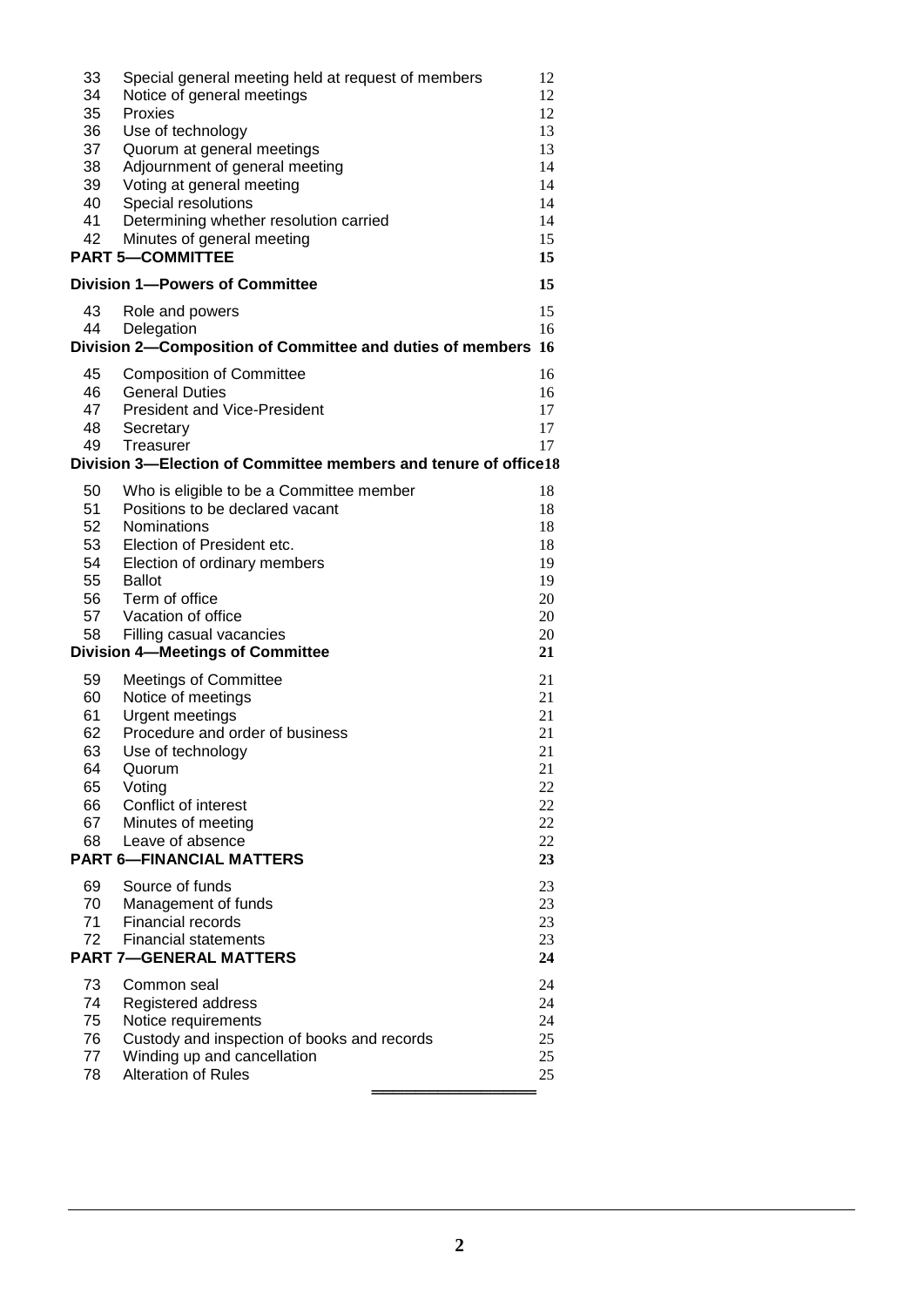## **PART 1—PRELIMINARY**

## **1 Name**

The name of the incorporated association is Sports Turf Association (Victoria) Incorporated".

## **2 Purposes**

The purposes of the association are -

- (1) to provide sector wide leadership of the sports turf industry
- (2) to promote the use of turf grass
- (3) to provide sector wide representation and advocacy.
- (4) to provide opportunities for sharing of knowledge and technical expertise.
- (5) to encourage networking between members;
- (6) to provide a forum for turf grass problem solving;
- (7) to promote occupational health and safety within the sports turf industry;
- (8) to promote equality of opportunity within the sports turf industry;
- (9) To conduct training, educational and networking seminars, field days and the like;

## **3 Financial year**

The financial year of the Association is each period of 12 months ending on 30 June.

## **4 Definitions**

In these Rules—

- *absolute majority*, of the Committee, means a majority of the committee members currently holding office and entitled to vote at the time (as distinct from a majority of committee members present at a committee meeting);
- *associate member* means a member referred to in rule 14(1);
- *Chairperson*, of a general meeting or committee meeting, means the person chairing the meeting as required under rule 46;
- **Committee** means the Committee having management of the business of the Association;
- *committee meeting* means a meeting of the Committee held in accordance with these Rules;
- *committee member* means a member of the Committee elected or appointed under Division 3 of Part 5;
- *disciplinary appeal meeting* means a meeting of the members of the Association convened under rule 23(3);
- *disciplinary meeting* means a meeting of the Committee convened for the purposes of rule 22;
- *disciplinary subcommittee* means the subcommittee appointed under rule 20;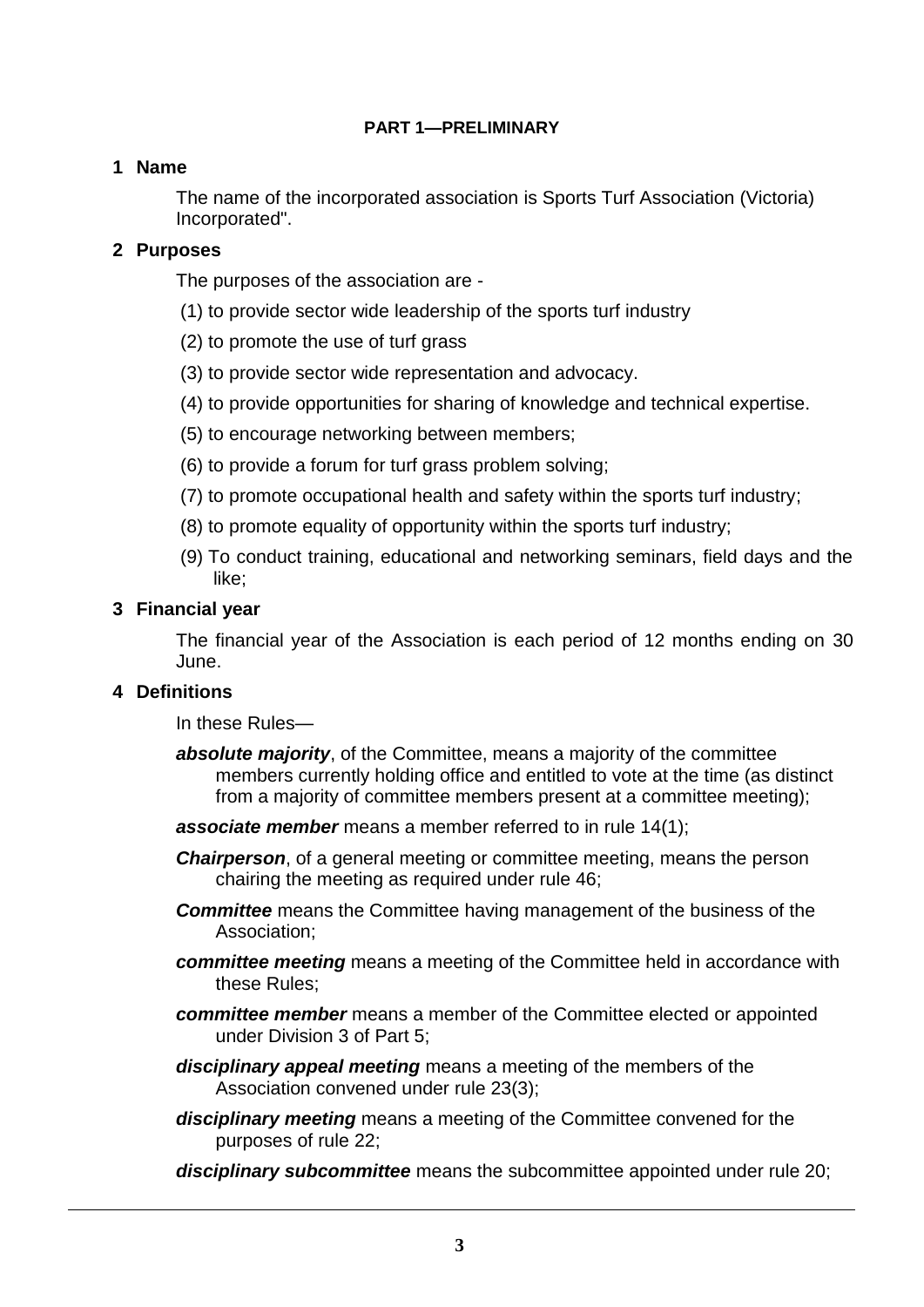*financial year* means the 12 month period specified in rule 3;

*general meeting* means a general meeting of the members of the Association convened in accordance with Part 4 and includes an annual general meeting, a special general meeting and a disciplinary appeal meeting;

*member* means a member of the Association;

- *member entitled to vote* means a member who under rule 13(2) is entitled to vote at a general meeting;
- *special resolution* means a resolution that requires not less than three-quarters of the members voting at a general meeting, whether in person or by proxy, to vote in favour of the resolution;
- *the Act* means the **Associations Incorporation Reform Act 2012** and includes any regulations made under that Act;

*the Registrar* means the Registrar of Incorporated Associations.

# **PART 2—POWERS OF ASSOCIATION**

# **5 Powers of Association**

- (1) Subject to the Act, the Association has power to do all things incidental or conducive to achieve its purposes.
- (2) Without limiting subrule (1), the Association may—
	- (a) acquire, hold and dispose of real or personal property;
	- (b) open and operate accounts with financial institutions;
	- (c) invest its money in any security in which trust monies may lawfully be invested;
	- (d) raise and borrow money on any terms and in any manner as it thinks fit;
	- (e) secure the repayment of money raised or borrowed, or the payment of a debt or liability;
	- (f) appoint agents to transact business on its behalf;
	- (g) enter into any other contract it considers necessary or desirable.
- (3) The Association may only exercise its powers and use its income and assets (including any surplus) for its purposes.

# **6 Not for profit organisation**

- (1) The Association must not distribute any surplus, income or assets directly or indirectly to its members.
- (2) Subrule (1) does not prevent the Association from paying a member—
	- (a) reimbursement for expenses properly incurred by the member; or
	- (b) for goods or services provided by the member—

if this is done in good faith on terms no more favourable than if the member was not a member.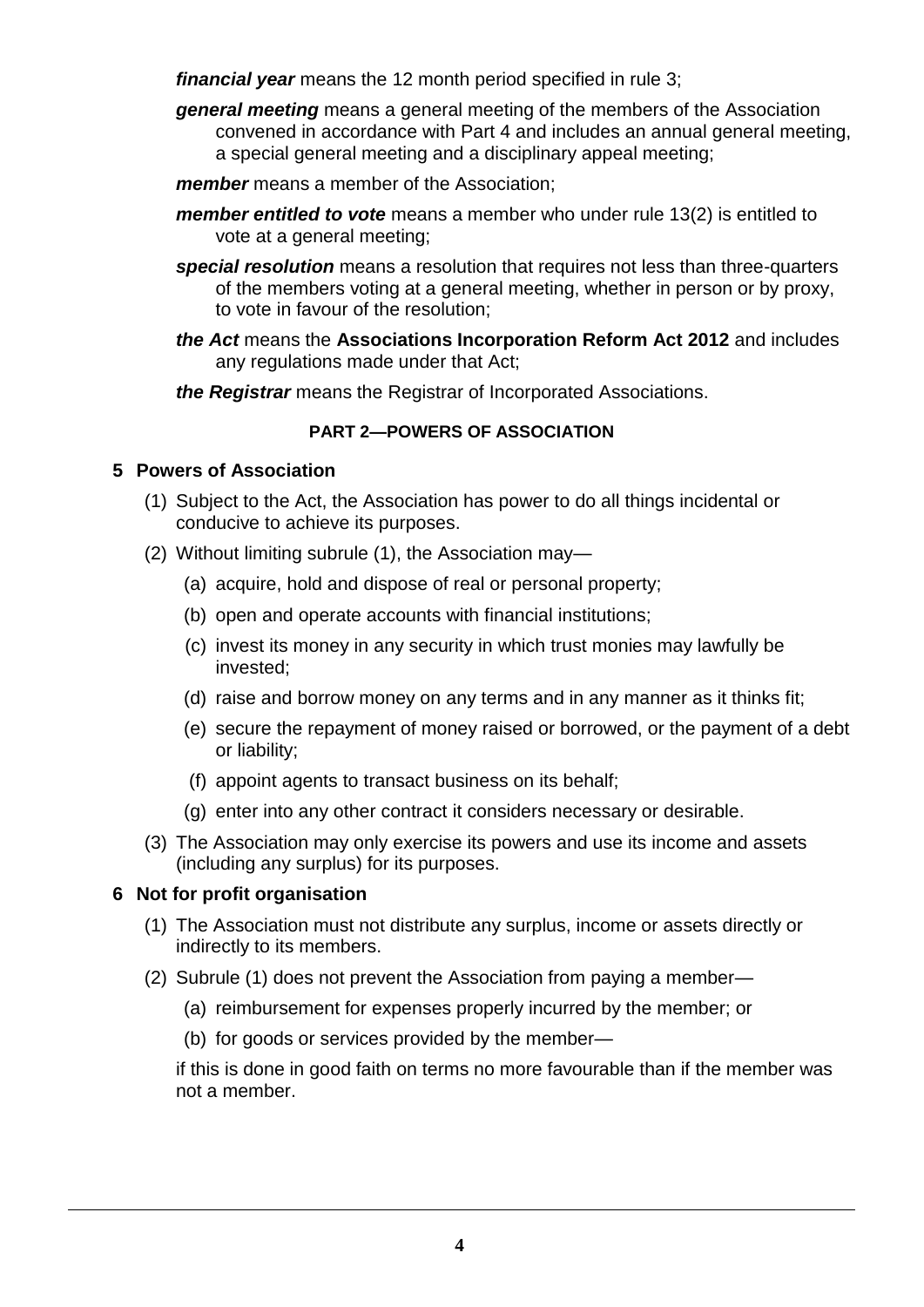# **PART 3—MEMBERS, DISCIPLINARY PROCEDURES AND GRIEVANCES**

### **Division 1—Membership**

#### **7 Minimum number of members**

The Association must have at least five (5) members.

#### **8 Classes of Membership**

The Association will have the following four (4) classes of Membership –

- a) a natural person engaged or interested in the sports turf industry, not being a sponsor member.
- b) a member representative of a corporate body engaged or interested in the sports turf industry**,** not being a sponsor member
- c). a life member appointed by the Association
- d) a sponsor member, being member that provides to the Association sponsorship in any form.

#### **9 Who is eligible to be a member**

Any person who supports the purposes of the Association is eligible for membership of one of the classes in clause 8.

#### **10 Application for membership**

- (1) To apply to become a member of the Association, a person must submit a written application to a committee member stating that the person—
	- (a) wishes to become a member of the Association; and
	- (b) supports the purposes of the Association; and
	- (c) agrees to comply with these Rules.
- (2) The application—
	- (a) must be signed by the applicant; and
	- (b) may be accompanied by the joining fee.

#### **11 Consideration of application**

- (1) As soon as practicable after an application for membership is received, the Committee must decide by resolution whether to accept or reject the application.
- (2) The Committee must notify the applicant in writing of its decision as soon as practicable after the decision is made.
- (3) If the Committee rejects the application, it must return any money accompanying the application to the applicant.
- (4) No reason need be given for the rejection of an application.

#### **12 New membership**

- (1) If an application for membership is approved by the Committee—
	- (a) the resolution to accept the membership must be recorded in the minutes of the committee meeting; and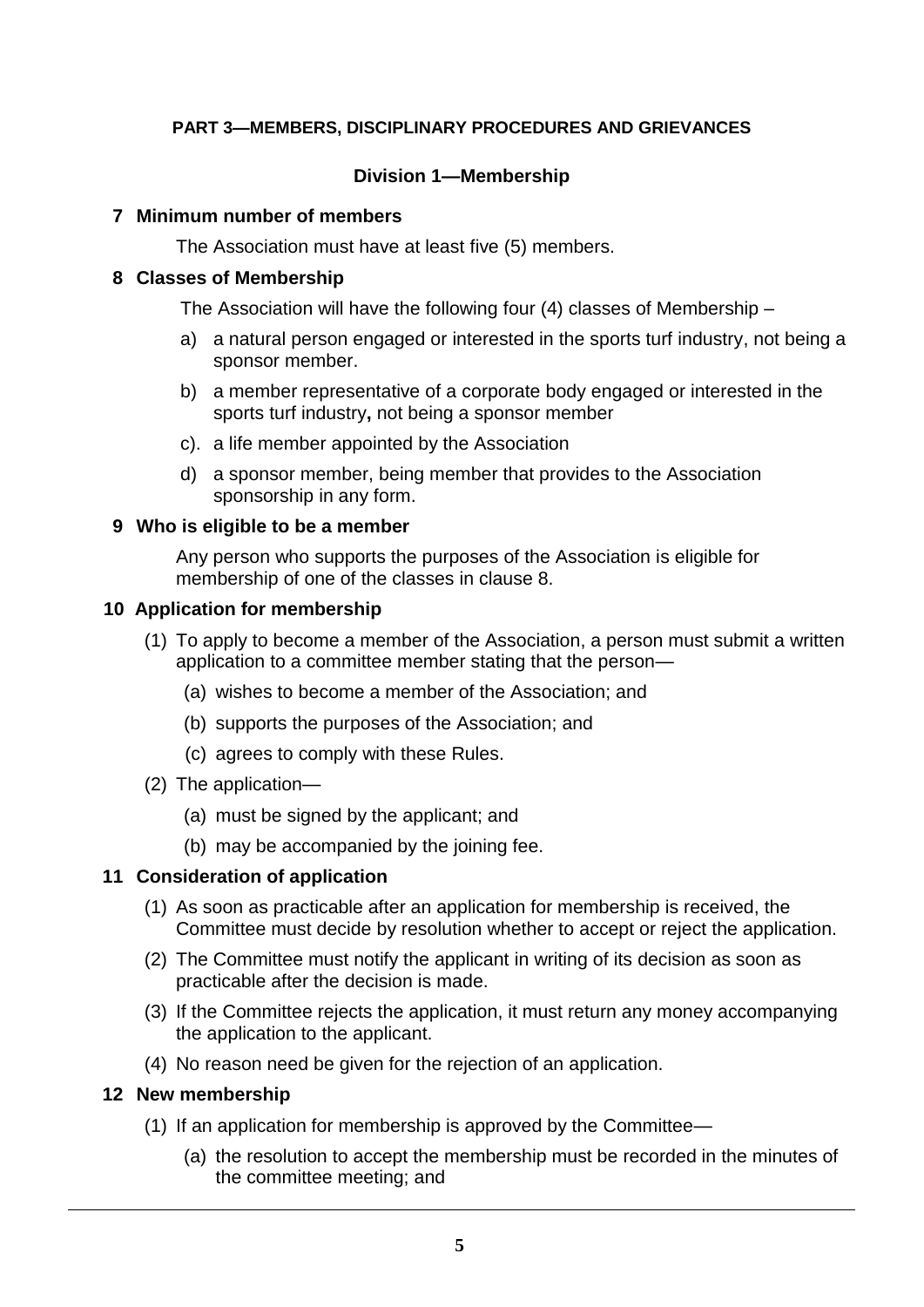- (b) the Secretary must, as soon as practicable, enter the name and address of the new member, and the date of becoming a member, in the register of members.
- (2) A person becomes a member of the Association and, subject to rule 13(2), is entitled to exercise his or her rights of membership from the date, whichever is the later, on which—
	- (a) the Committee approves the person's membership; or
	- (b) the person pays the joining fee.

## **13 Annual subscription and fee on joining**

- (1) At each annual general meeting, the Association must determine—
	- (a) the amount of the annual subscription (if any) for the following financial year; and
	- (b) the date for payment of the annual subscription.
- (2) The Association may determine that a lower annual subscription is payable by associate members.
- (3) The Association may determine that any new member who joins after the start of a financial year must, for that financial year, pay a fee equal to—
	- (a) the full annual subscription; or
	- (b) a pro rata annual subscription based on the remaining part of the financial year; or
	- (c) a fixed amount determined from time to time by the Association.
- (4) The rights of a member (including the right to vote) who has not paid the annual subscription by the due date are suspended until the subscription is paid.

#### **14 General rights of members**

- (1) A member of the Association who is entitled to vote has the right—
	- (a) to receive notice of general meetings and of proposed special resolutions in the manner and time prescribed by these Rules; and
	- (b) to submit items of business for consideration at a general meeting; and
	- (c) to attend and be heard at general meetings; and
	- (d) to vote at a general meeting; and
	- (e) to have access to the minutes of general meetings and other documents of the Association as provided under rule 75; and
	- (f) to inspect the register of members.
- (2) A member is entitled to vote if—
	- (a) the member is a member other than an associate member; and
	- (b) more than 10 business days have passed since he or she became a member of the Association; and
	- (c) the member's membership rights are not suspended for any reason.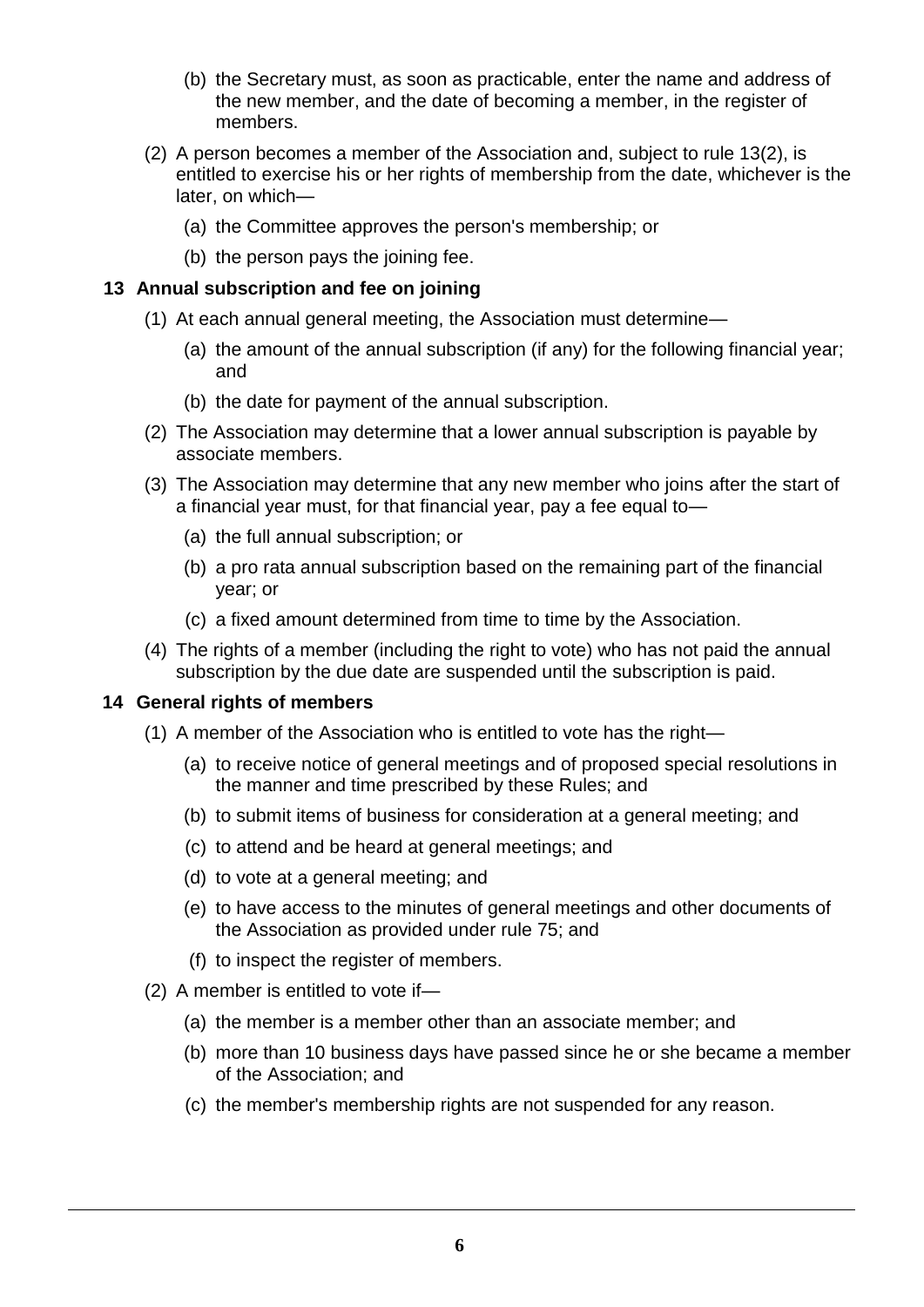# **15 Associate members**

- (1) Associate members of the Association include—
	- (a) any members under the age of 15 years; and
	- (b) any other category of member as determined by special resolution at a general meeting.
- (2) An associate member must not vote but may have other rights as determined by the Committee or by resolution at a general meeting.

## **16 Rights not transferable**

The rights of a member are not transferable and end when membership ceases.

## **17 Ceasing membership**

- (1) The membership of a person ceases on resignation, expulsion or death.
- (2) If a person ceases to be a member of the Association, the Secretary must, as soon as practicable, enter the date the person ceased to be a member in the register of members.

## **18 Resigning as a member**

(1) A member may resign by notice in writing given to the Association.

## **Note**

Rule 74(3) sets out how notice may be given to the association. It includes by post or by handing the notice to a member of the committee.

- (2) A member is taken to have resigned if—
	- (a) the member's annual subscription is more than 12 months in arrears; or
	- (b) where no annual subscription is payable—
		- (i) the Secretary has made a written request to the member to confirm that he or she wishes to remain a member; and
		- (ii) the member has not, within 3 months after receiving that request, confirmed in writing that he or she wishes to remain a member.

#### **19 Register of members**

- (1) The Secretary must keep and maintain a register of members that includes—
	- (a) for each current member—
		- (i) the member's name;
		- (ii) the address for notice last given by the member;
		- (iii) the email address given by the member;
		- (iv) the date of becoming a member;
		- (v) if the member is an associate member, a note to that effect;
		- (v) any other information determined by the Committee; and
	- (b) for each former member, the date of ceasing to be a member.
- (2) Any member may, at a reasonable time and free of charge, inspect the register of members.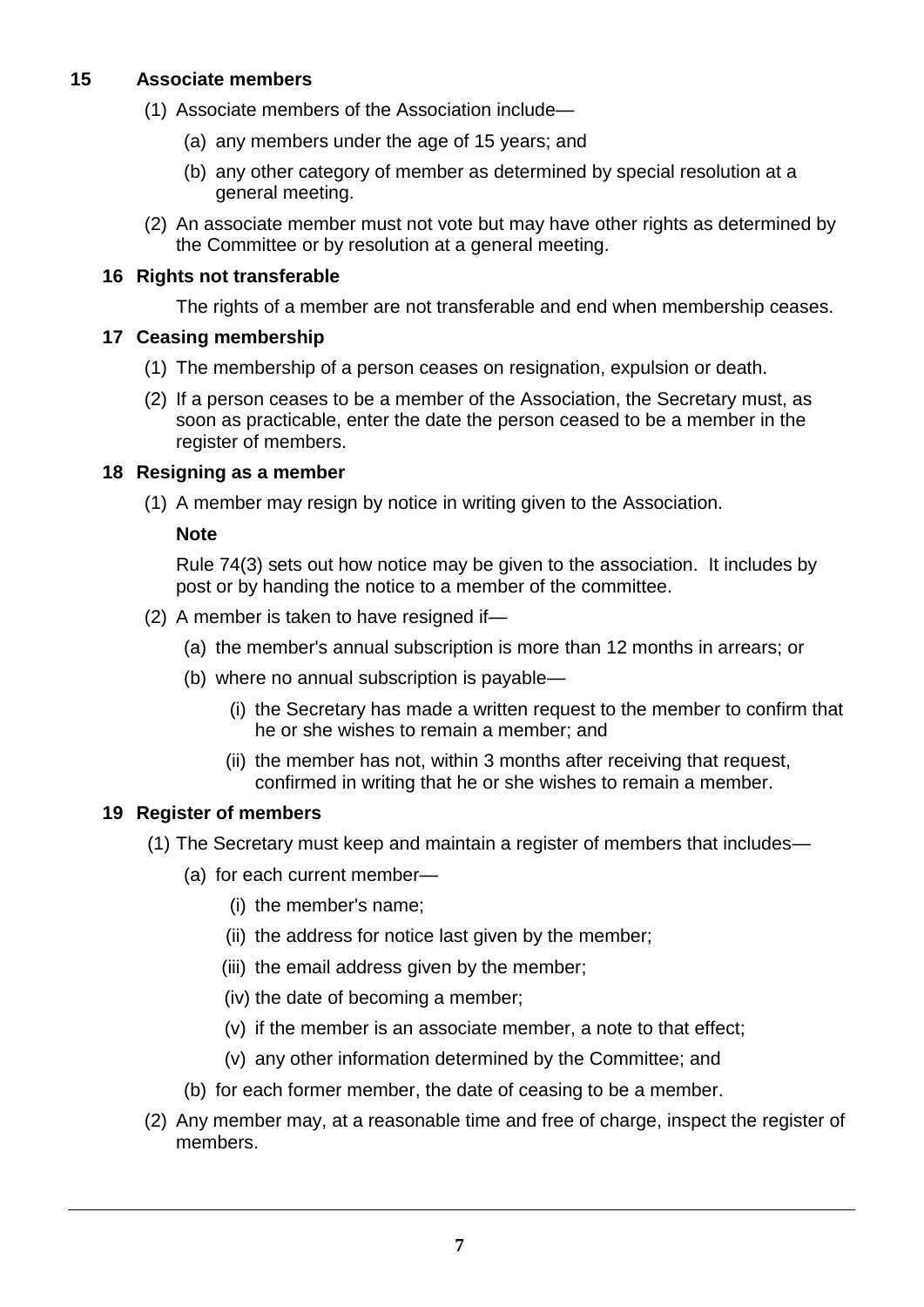# **Division 2—Disciplinary action**

# **20 Grounds for taking disciplinary action**

The Association may take disciplinary action against a member in accordance with this Division if it is determined that the member—

- (a) has failed to comply with these Rules; or
- (b) refuses to support the purposes of the Association; or
- (c) has engaged in conduct prejudicial to the Association.

### **21 Disciplinary subcommittee**

- (1) If the Committee is satisfied that there are sufficient grounds for taking disciplinary action against a member, the Committee must appoint a disciplinary subcommittee to hear the matter and determine what action, if any, to take against the member.
- (2) The members of the disciplinary subcommittee—
	- (a) may be Committee members, members of the Association or anyone else; but
	- (b) must not be biased against, or in favour of, the member concerned.

## **22 Notice to member**

- (1) Before disciplinary action is taken against a member, the Secretary must give written notice to the member—
	- (a) stating that the Association proposes to take disciplinary action against the member; and
	- (b) stating the grounds for the proposed disciplinary action; and
	- (c) specifying the date, place and time of the meeting at which the disciplinary subcommittee intends to consider the disciplinary action (the *disciplinary meeting*); and
	- (d) advising the member that he or she may do one or both of the following—
		- (i) attend the disciplinary meeting and address the disciplinary subcommittee at that meeting;
		- (ii) give a written statement to the disciplinary subcommittee at any time before the disciplinary meeting; and
	- (e) setting out the member's appeal rights under rule 23.
- (2) The notice must be given no earlier than 28 days, and no later than 14 days, before the disciplinary meeting is held.

# **23 Decision of subcommittee**

- (1) At the disciplinary meeting, the disciplinary subcommittee must—
	- (a) give the member an opportunity to be heard; and
	- (b) consider any written statement submitted by the member.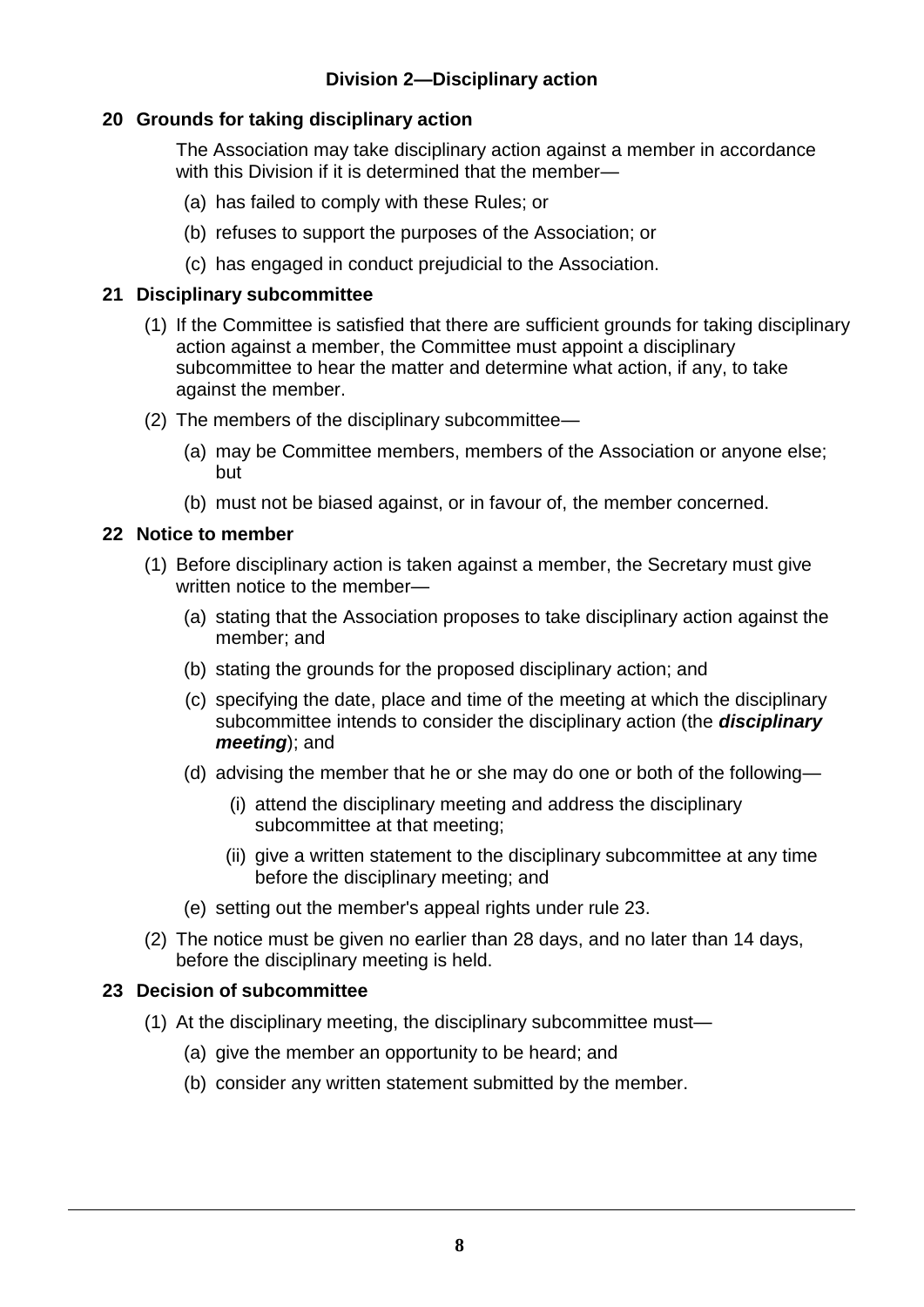- (2) After complying with subrule (1), the disciplinary subcommittee may—
	- (a) take no further action against the member; or
	- (b) subject to subrule (3)—
		- (i) reprimand the member; or
		- (ii) suspend the membership rights of the member for a specified period; or
		- (iii) expel the member from the Association.
- (3) The disciplinary subcommittee may not fine the member.
- (4) The suspension of membership rights or the expulsion of a member by the disciplinary subcommittee under this rule takes effect immediately after the vote is passed.

# **24 Appeal rights**

- (1) A person whose membership rights have been suspended or who has been expelled from the Association under rule 22 may give notice to the effect that he or she wishes to appeal against the suspension or expulsion.
- (2) The notice must be in writing and given—
	- (a) to the disciplinary subcommittee immediately after the vote to suspend or expel the person is taken; or
	- (b) to the Secretary not later than 48 hours after the vote.
- (3) If a person has given notice under subrule (2), a disciplinary appeal meeting must be convened by the Committee as soon as practicable, but in any event not later than 21 days, after the notice is received.
- (4) Notice of the disciplinary appeal meeting must be given to each member of the Association who is entitled to vote as soon as practicable and must—
	- (a) specify the date, time and place of the meeting; and
	- (b) state—
		- (i) the name of the person against whom the disciplinary action has been taken; and
		- (ii) the grounds for taking that action; and
		- (iii) that at the disciplinary appeal meeting the members present must vote on whether the decision to suspend or expel the person should be upheld or revoked.

# **25 Conduct of disciplinary appeal meeting**

- (1) At a disciplinary appeal meeting—
	- (a) no business other than the question of the appeal may be conducted; and
	- (b) the Committee must state the grounds for suspending or expelling the member and the reasons for taking that action; and
	- (c) the person whose membership has been suspended or who has been expelled must be given an opportunity to be heard.
- (2) After complying with subrule (1), the members present and entitled to vote at the meeting must vote by secret ballot on the question of whether the decision to suspend or expel the person should be upheld or revoked.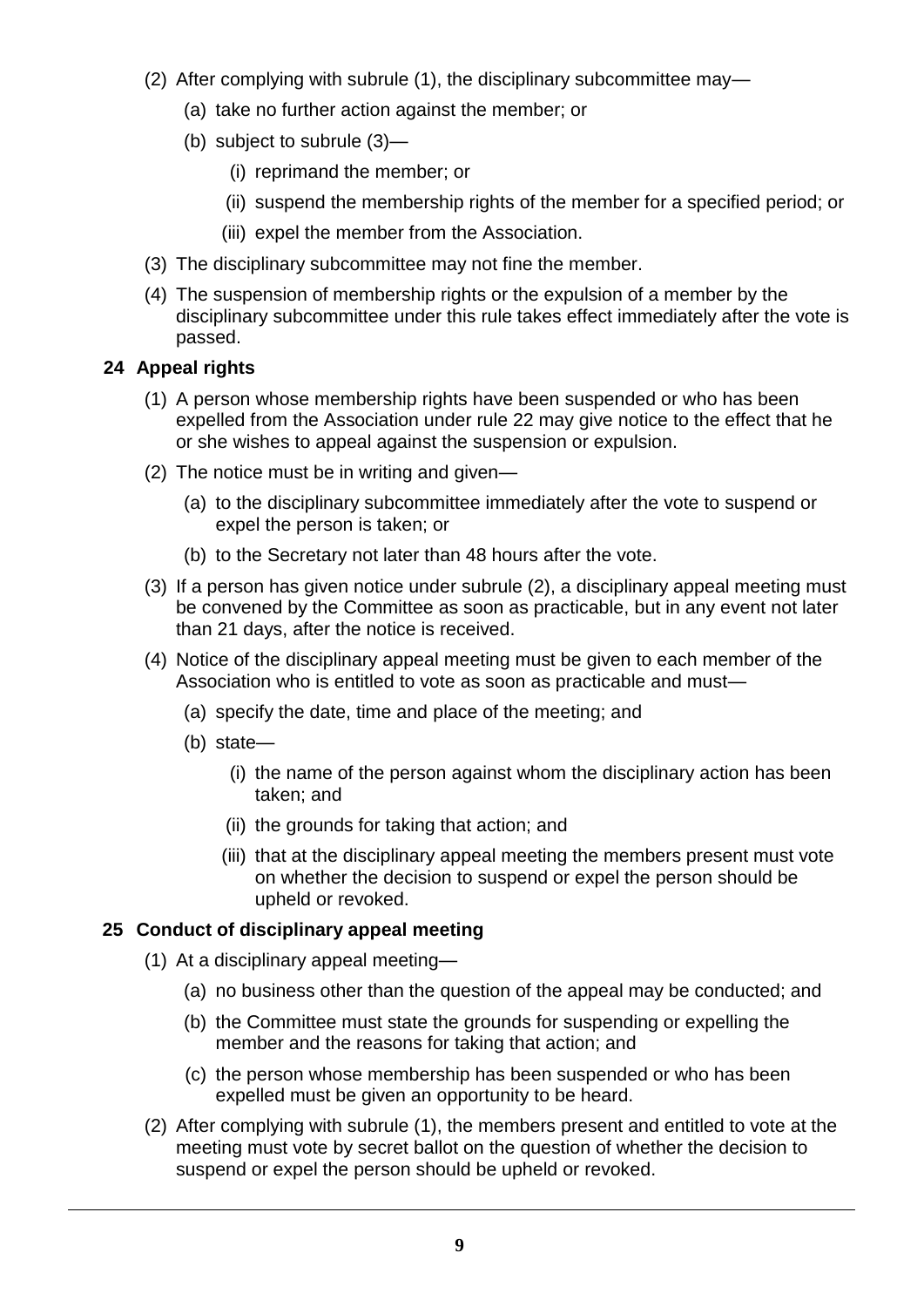- (3) A member may not vote by proxy at the meeting.
- (4) The decision is upheld if not less than three quarters of the members voting at the meeting vote in favour of the decision.

# **Division 3—Grievance procedure**

# **26 Application**

- (1) The grievance procedure set out in this Division applies to disputes under these Rules between—
	- (a) a member and another member;
	- (b) a member and the Committee;
	- (c) a member and the Association.
- (2) A member must not initiate a grievance procedure in relation to a matter that is the subject of a disciplinary procedure until the disciplinary procedure has been completed.

#### **27 Parties must attempt to resolve the dispute**

The parties to a dispute must attempt to resolve the dispute between themselves within 14 days of the dispute coming to the attention of each party.

## **28 Appointment of mediator**

- (1) If the parties to a dispute are unable to resolve the dispute between themselves within the time required by rule 26, the parties must within 10 days—
	- (a) notify the Committee of the dispute; and
	- (b) agree to or request the appointment of a mediator; and
	- (c) attempt in good faith to settle the dispute by mediation.
- (2) The mediator must be—
	- (a) a person chosen by agreement between the parties; or
	- (b) in the absence of agreement—
		- (i) if the dispute is between a member and another member—a person appointed by the Committee; or
		- (ii) if the dispute is between a member and the Committee or the Association—a person appointed or employed by the Dispute Settlement Centre of Victoria.
- (3) A mediator appointed by the Committee may be a member or former member of the Association but in any case must not be a person who—
	- (a) has a personal interest in the dispute; or
	- (b) is biased in favour of or against any party.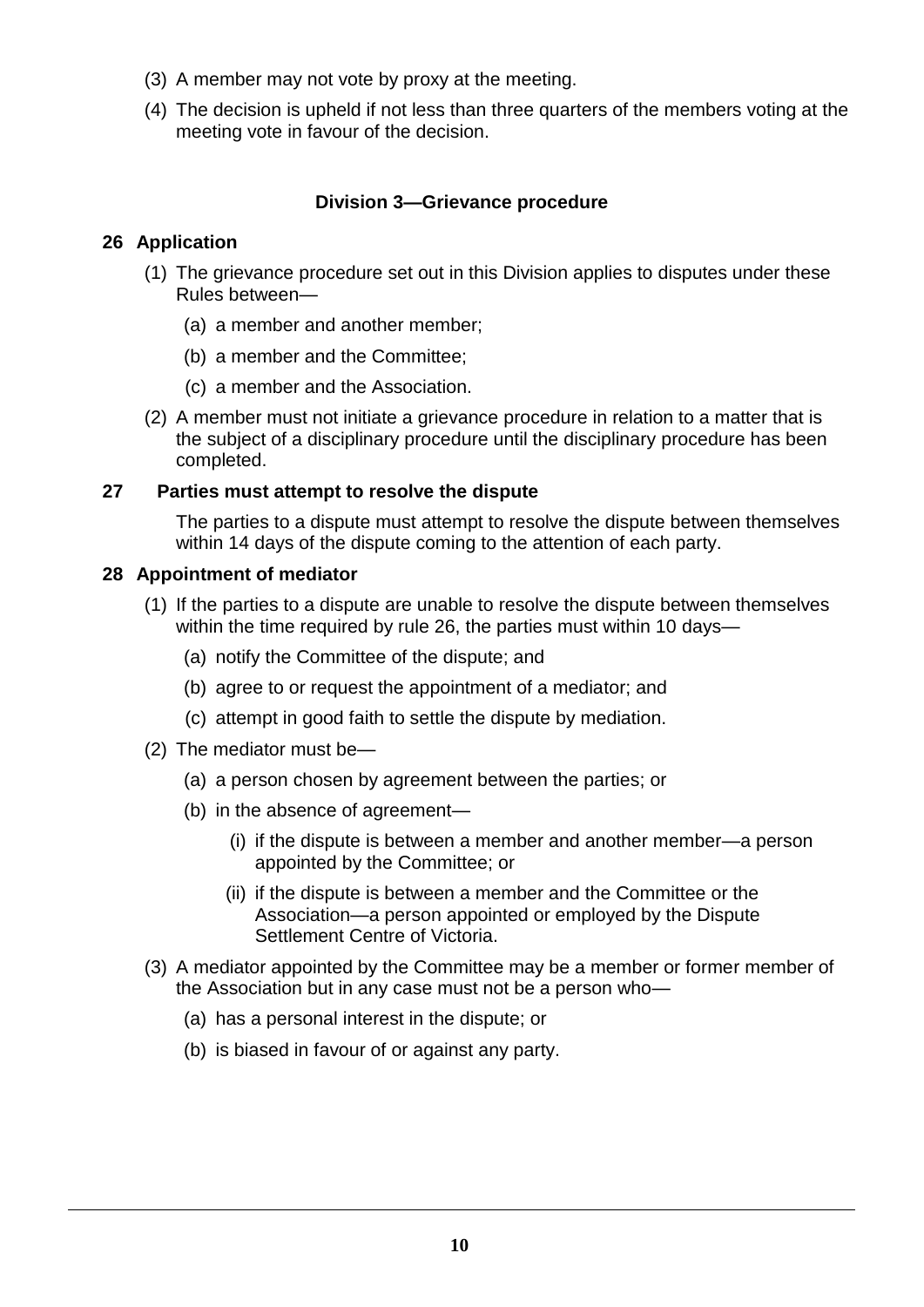## **29 Mediation process**

- (1) The mediator to the dispute, in conducting the mediation, must—
	- (a) give each party every opportunity to be heard; and
	- (b) allow due consideration by all parties of any written statement submitted by any party; and
	- (c) ensure that natural justice is accorded to the parties throughout the mediation process.
- (2) The mediator must not determine the dispute.

## **30 Failure to resolve dispute by mediation**

If the mediation process does not resolve the dispute, the parties may seek to resolve the dispute in accordance with the Act or otherwise at law.

## **PART 4—GENERAL MEETINGS OF THE ASSOCIATION**

## **31 Annual general meetings**

- (1) The Committee must convene an annual general meeting of the Association to be held within 5 months after the end of each financial year.
- (2) Despite subrule (1), the Association may hold its first annual general meeting at any time within 18 months after its incorporation.
- (3) The Committee may determine the date, time and place of the annual general meeting.
- (4) The ordinary business of the annual general meeting is as follows—
	- (a) to confirm the minutes of the previous annual general meeting and of any special general meeting held since then;
	- (b) to receive and consider—
		- (i) the annual report of the Committee on the activities of the Association during the preceding financial year; and
		- (ii) the financial statements of the Association for the preceding financial year submitted by the Committee in accordance with Part 7 of the Act;
	- (c) to appoint the members of the Executive and General Committee;
	- (d) to confirm or vary the amounts (if any) of the annual subscription and joining fee.
- (5) The annual general meeting may also conduct any other business of which notice has been given in accordance with these Rules.

#### **32 Special general meetings**

- (1) Any general meeting of the Association, other than an annual general meeting or a disciplinary appeal meeting, is a special general meeting.
- (2) The Committee may convene a special general meeting whenever it thinks fit.
- (3) No business other than that set out in the notice under rule 33 may be conducted at the meeting.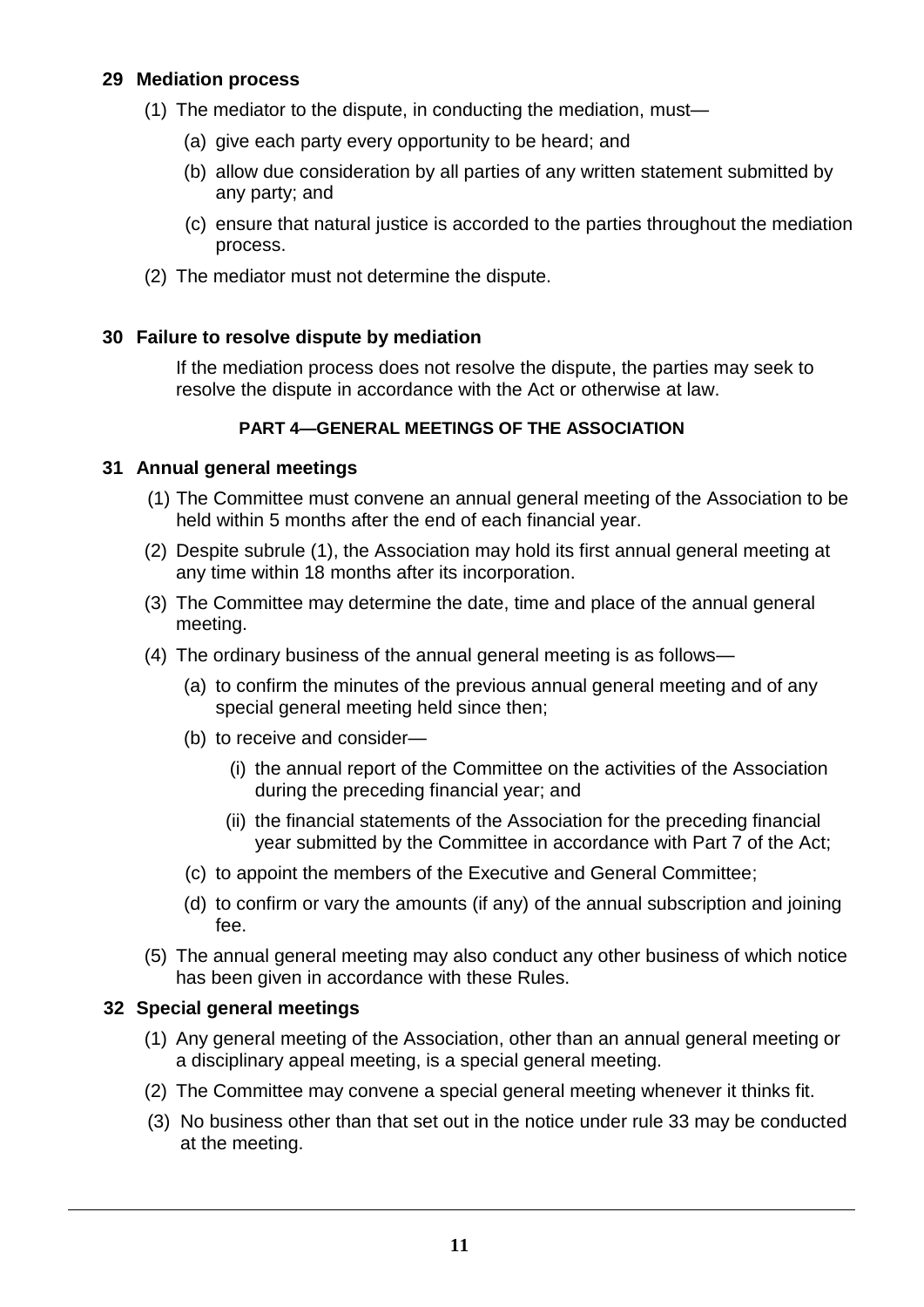# **33 Special general meeting held at request of members**

- (1) The Committee must convene a special general meeting if a request to do so is made in accordance with subrule (2) by at least 10% of the total number of members.
- (2) A request for a special general meeting must—
	- (a) be in writing; and
	- (b) state the business to be considered at the meeting and any resolutions to be proposed; and
	- (c) include the names and signatures of the members requesting the meeting; and
	- (d) be given to the Secretary.
- (3) If the Committee does not convene a special general meeting within one month after the date on which the request is made, the members making the request (or any of them) may convene the special general meeting.
- (4) A special general meeting convened by members under subrule (3)—
	- (a) must be held within 3 months after the date on which the original request was made; and
	- (b) may only consider the business stated in that request.
- (5) The Association must reimburse all reasonable expenses incurred by the members convening a special general meeting under subrule (3).

## **34 Notice of general meetings**

- (1) The Secretary (or, in the case of a special general meeting convened under rule 32(3), the members convening the meeting) must give to each member of the Association—
	- (a) at least 21 days' notice of a general meeting if a special resolution is to be proposed at the meeting; or
	- (b) at least 14 days' notice of a general meeting in any other case.
- (2) The notice must—
	- (a) specify the date, time and place of the meeting; and
	- (b) indicate the general nature of each item of business to be considered at the meeting; and
	- (c) if a special resolution is to be proposed—
		- (i) state in full the proposed resolution; and
		- (ii) state the intention to propose the resolution as a special resolution; and
	- (d) comply with rule 34(5).
- (3) This rule does not apply to a disciplinary appeal meeting.

# **35 Proxies**

- (1) A member may appoint another member as his or her proxy to vote and speak on his or her behalf at a general meeting other than at a disciplinary appeal meeting.
- (2) The appointment of a proxy must be in writing and signed by the member making the appointment.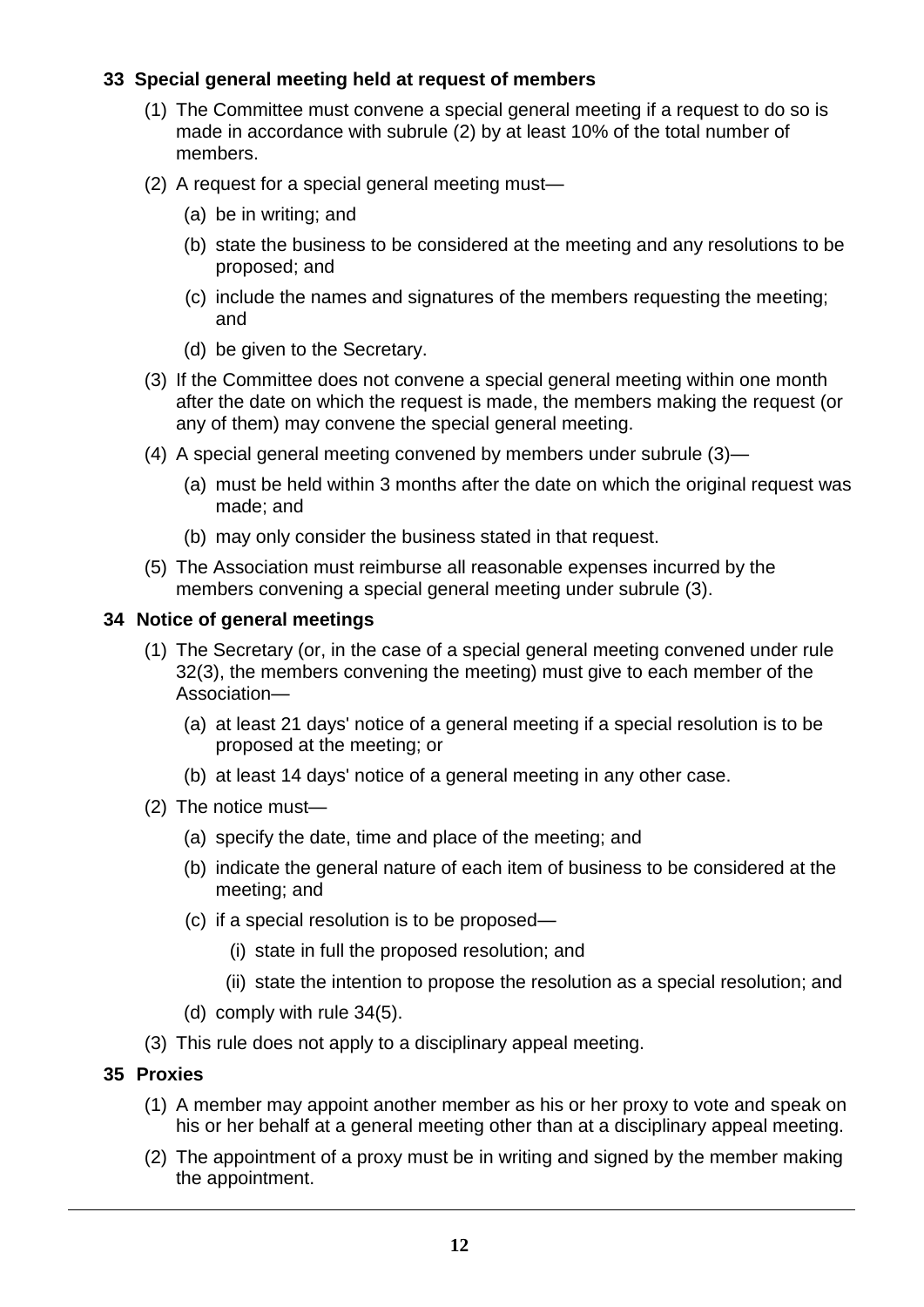- (3) The member appointing the proxy may give specific directions as to how the proxy is to vote on his or her behalf, otherwise the proxy may vote on behalf of the member in any matter as he or she sees fit.
- (4) If the Committee has approved a form for the appointment of a proxy, the member may use any other form that clearly identifies the person appointed as the member's proxy and that has been signed by the member.
- (5) Notice of a general meeting given to a member under rule 33 must—
	- (a) state that the member may appoint another member as a proxy for the meeting; and
	- (b) include a copy of any form that the Committee has approved for the appointment of a proxy.
- (6) A form appointing a proxy must be given to the Chairperson of the meeting before or at the commencement of the meeting.
- (7) A form appointing a proxy sent by post or electronically is of no effect unless it is received by the Association no later than 24 hours before the commencement of the meeting.

# **36 Use of technology**

- (1) A member not physically present at a general meeting may be permitted to participate in the meeting by the use of technology that allows that member and the members present at the meeting to clearly and simultaneously communicate with each other.
- (2) For the purposes of this Part, a member participating in a general meeting as permitted under subrule (1) is taken to be present at the meeting and, if the member votes at the meeting, is taken to have voted in person.

# **37 Quorum at general meetings**

- (1) No business may be conducted at a general meeting unless a quorum of members is present.
- (2) The quorum for a general meeting is the presence (physically, by proxy or as allowed under rule 35) of 10% of the members entitled to vote.
- (3) If a quorum is not present within 30 minutes after the notified commencement time of a general meeting—
	- (a) in the case of a meeting convened by, or at the request of, members under rule 32—the meeting must be dissolved;
	- (b) in any other case—
		- (i) the meeting must be adjourned to a date not more than 21 days after the adjournment; and
		- (ii) notice of the date, time and place to which the meeting is adjourned must be given at the meeting and confirmed by written notice given to all members as soon as practicable after the meeting.
- (4) If a quorum is not present within 30 minutes after the time to which a general meeting has been adjourned under subrule (3)(b), the members present at the meeting (if not fewer than 3) may proceed with the business of the meeting as if a quorum were present.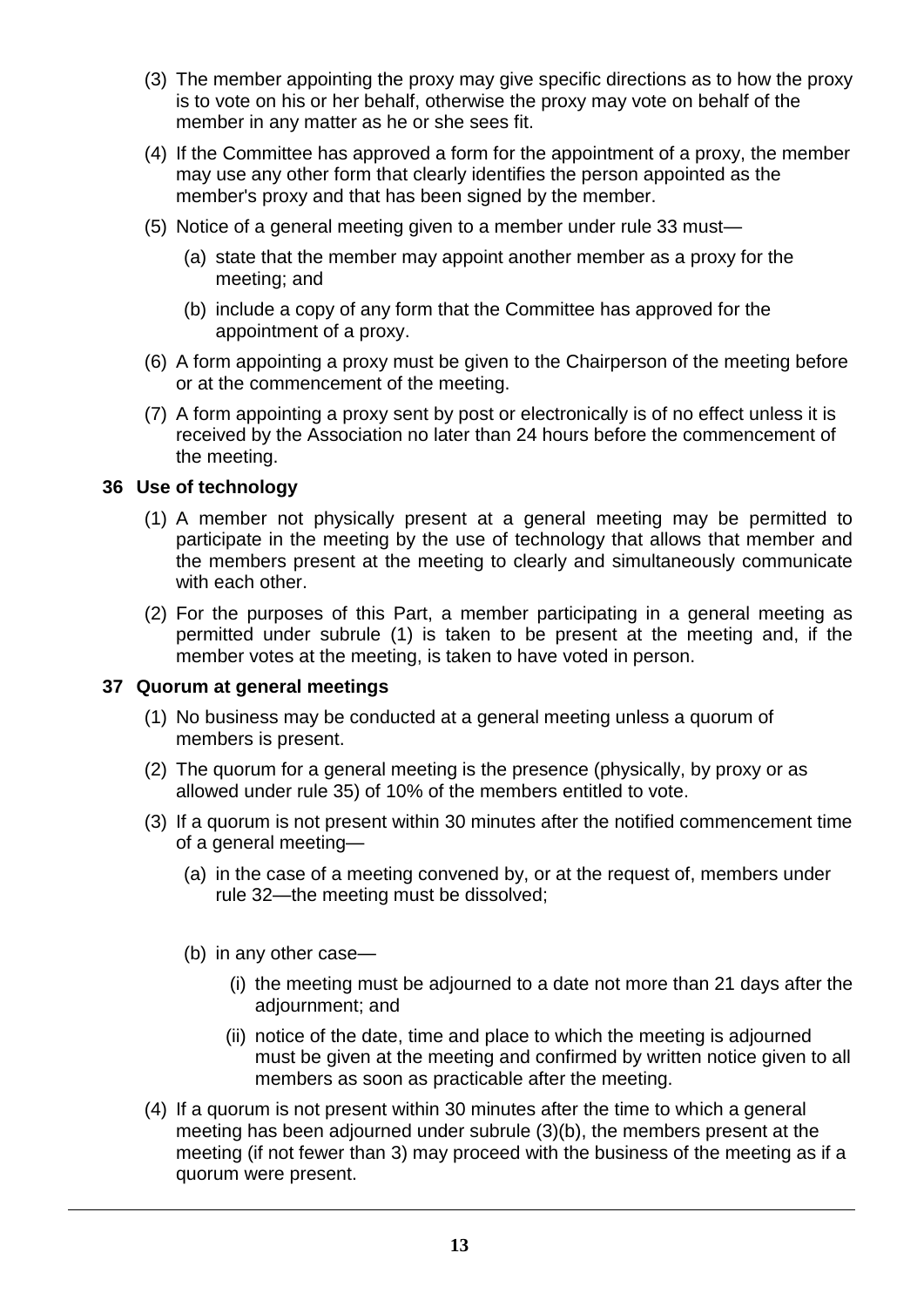# **38 Adjournment of general meeting**

- (1) The Chairperson of a general meeting at which a quorum is present may, with the consent of a majority of members present at the meeting, adjourn the meeting to another time at the same place or at another place.
- (2) Without limiting subrule (1), a meeting may be adjourned—
	- (a) if there is insufficient time to deal with the business at hand; or
	- (b) to give the members more time to consider an item of business.

#### **Example**

The members may wish to have more time to examine the financial statements submitted by the Committee at an annual general meeting.

- (3) No business may be conducted on the resumption of an adjourned meeting other than the business that remained unfinished when the meeting was adjourned.
- (4) Notice of the adjournment of a meeting under this rule is not required unless the meeting is adjourned for 14 days or more, in which case notice of the meeting must be given in accordance with rule 33.

## **39 Voting at general meeting**

- (1) On any question arising at a general meeting—
	- (a) subject to subrule (3), each member who is entitled to vote has one vote; and
	- (b) members may vote personally or by proxy; and
	- (c) except in the case of a special resolution, the question must be decided on a majority of votes.
- (2) If votes are divided equally on a question, the Chairperson of the meeting has a second or casting vote.
- (3) If the question is whether or not to confirm the minutes of a previous meeting, only members who were present at that meeting may vote.
- (4) This rule does not apply to a vote at a disciplinary appeal meeting conducted under rule 24.

#### **40 Special resolutions**

A special resolution is passed if not less than three quarters of the members voting at a general meeting (whether in person or by proxy) vote in favour of the resolution.

# **41 Determining whether resolution carried**

- (1) Subject to subsection (2), the Chairperson of a general meeting may, on the basis of a show of hands, declare that a resolution has been—
	- (a) carried; or
	- (b) carried unanimously; or
	- (c) carried by a particular majority; or
	- (d) lost—

and an entry to that effect in the minutes of the meeting is conclusive proof of that fact.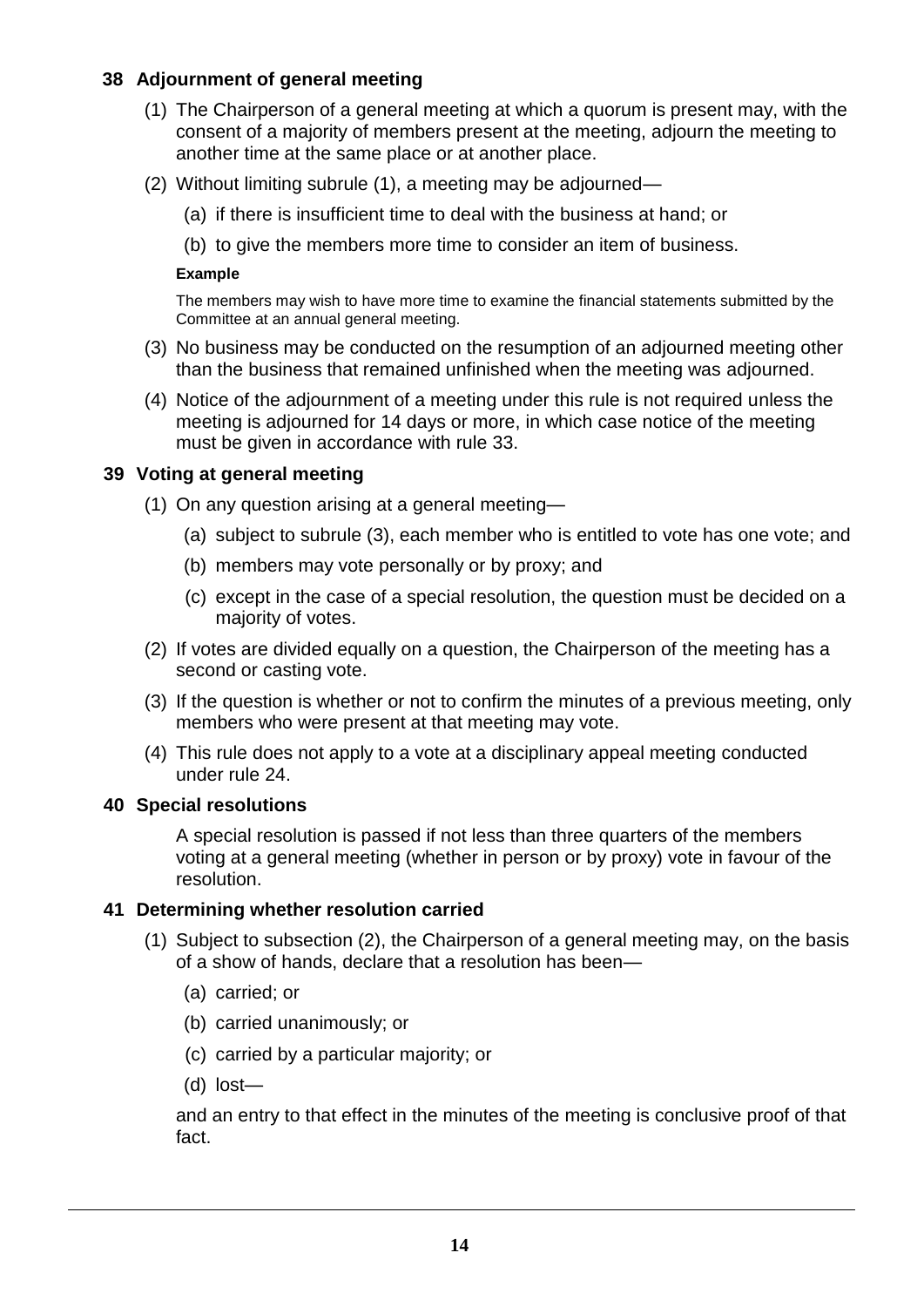- (2) If a poll (where votes are cast in writing) is demanded by three or more members on any question—
	- (a) the poll must be taken at the meeting in the manner determined by the Chairperson of the meeting; and
	- (b) the Chairperson must declare the result of the resolution on the basis of the poll.
- (3) A poll demanded on the election of the Chairperson or on a question of an adjournment must be taken immediately.
- (4) A poll demanded on any other question must be taken before the close of the meeting at a time determined by the Chairperson.

## **42 Minutes of general meeting**

- (1) The Committee must ensure that minutes are taken and kept of each general meeting.
- (2) The minutes must record the business considered at the meeting, any resolution on which a vote is taken and the result of the vote.
- (3) In addition, the minutes of each annual general meeting must include—
	- (a) the names of the members attending the meeting; and
	- (b) proxy forms given to the Chairperson of the meeting under rule 34(6); and
	- (c) the financial statements submitted to the members in accordance with rule 30(4)(b)(ii); and
	- (d) the certificate signed by two committee members certifying that the financial statements give a true and fair view of the financial position and performance of the Association; and
	- (e) any audited accounts and auditor's report or report of a review accompanying the financial statements that are required under the Act.

# **PART 5—COMMITTEE**

# **Division 1—Powers of Committee**

#### **43 Role and powers**

- (1) The business of the Association must be managed by or under the direction of a Committee.
- (2) The Committee may exercise all the powers of the Association except those powers that these Rules or the Act require to be exercised by general meetings of the members of the Association.
- (3) The Committee may—
	- (a) appoint and remove staff;
	- (b) establish subcommittees consisting of members with terms of reference it considers appropriate.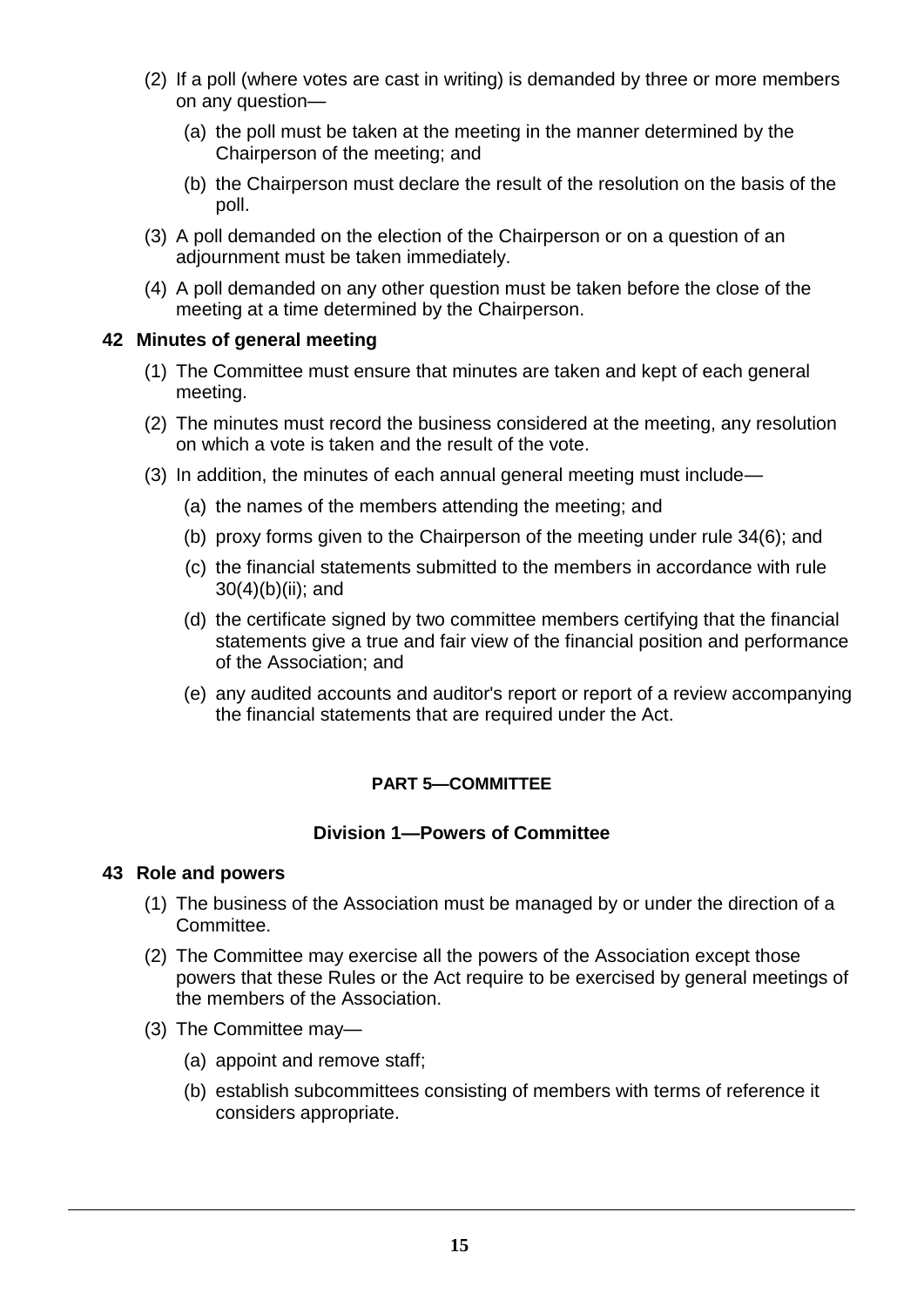# **44 Delegation**

- (1) The Committee may delegate to a member of the Committee, a subcommittee or staff, any of its powers and functions other than—
	- (a) this power of delegation; or
	- (b) a duty imposed on the Committee by the Act or any other law.
- (2) The delegation must be in writing and may be subject to the conditions and limitations the Committee considers appropriate.
- (3) The Committee may, in writing, revoke a delegation wholly or in part.

## **Division 2—Composition of Committee and duties of members**

#### **45 Composition of Committee**

The Committee consists of—

- (a) a President; and
- (b) a Vice-President; and
- (c) a Secretary; and
- (d) a Treasurer; and
- (e) minimum of four (4) General Committee Members, maximum of eight (8) (if any) elected under rule 53.
- (f) additional General Committee members can be seconded if deemed appropriate for specific needs. Appointment must be by Executive Committee majority vote.
- (3) The positions of President, Vice President and Treasurer cannot be occupied by sponsor/trade members.

#### **46 General Duties**

- (1) As soon as practicable after being elected or appointed to the Committee, each committee member must become familiar with these Rules and the Act.
- (2) The Committee is collectively responsible for ensuring that the Association complies with the Act and that individual members of the Committee comply with these Rules.
- (3) Committee members must exercise their powers and discharge their duties with reasonable care and diligence.
- (4) Committee members must exercise their powers and discharge their duties—
	- (a) in good faith in the best interests of the Association; and
	- (b) for a proper purpose.
- (5) Committee members and former committee members must not make improper use of—
	- (a) their position; or
	- (b) information acquired by virtue of holding their position—

so as to gain an advantage for themselves or any other person or to cause detriment to the Association.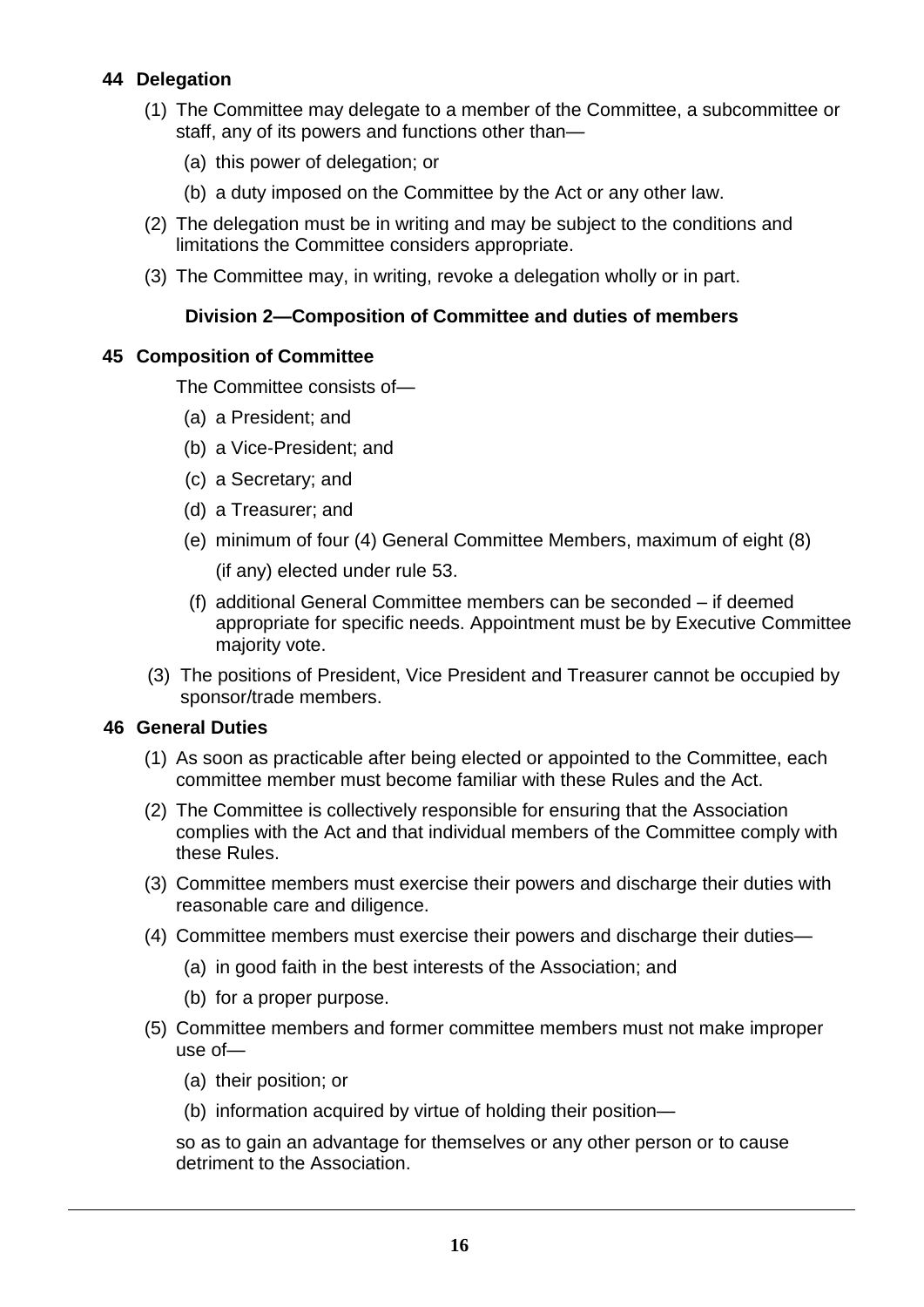(6) In addition to any duties imposed by these Rules, a committee member must perform any other duties imposed from time to time by resolution at a general meeting.

# **47 President and Vice-President**

- (1) Subject to subrule (2), the President or, in the President's absence, the Vice-President is the Chairperson for any general meetings and for any committee meetings.
- (2) If the President and the Vice-President are both absent, or are unable to preside, the Chairperson of the meeting must be—
	- (a) in the case of a general meeting—a member elected by the other members present; or
	- (b) in the case of a committee meeting—a committee member elected by the other committee members present.

# **48 Secretary**

- (1) The Secretary must perform any duty or function required under the Act to be performed by the secretary of an incorporated association.
- (2) The Secretary must—
	- (a) maintain the register of members in accordance with rule 18; and
	- (b) keep custody of the common seal (if any) of the Association and, except for the financial records referred to in rule 70(3), all books, documents and securities of the Association in accordance with rules 72 and 75; and
	- (c) subject to the Act and these Rules, provide members with access to the register of members, the minutes of general meetings and other books and documents; and
	- (d) perform any other duty or function imposed on the Secretary by these Rules.
- (3) The Secretary must give to the Registrar notice of his or her appointment within 14 days after the appointment.

# **49 Treasurer**

- (1) The Treasurer must—
	- (a) receive all moneys paid to or received by the Association and issue receipts for those moneys in the name of the Association; and
	- (b) ensure that all moneys received are paid into the account of the Association within 5 working days after receipt; and
	- (c) make any payments authorised by the Committee or by a general meeting of the Association from the Association's funds; and
	- (d) ensure cheques are signed by at least 2 committee members.
- (2) The Treasurer must—
	- (a) ensure that the financial records of the Association are kept in accordance with the Act; and
	- (b) coordinate the preparation of the financial statements of the Association and their certification by the Committee prior to their submission to the annual general meeting of the Association.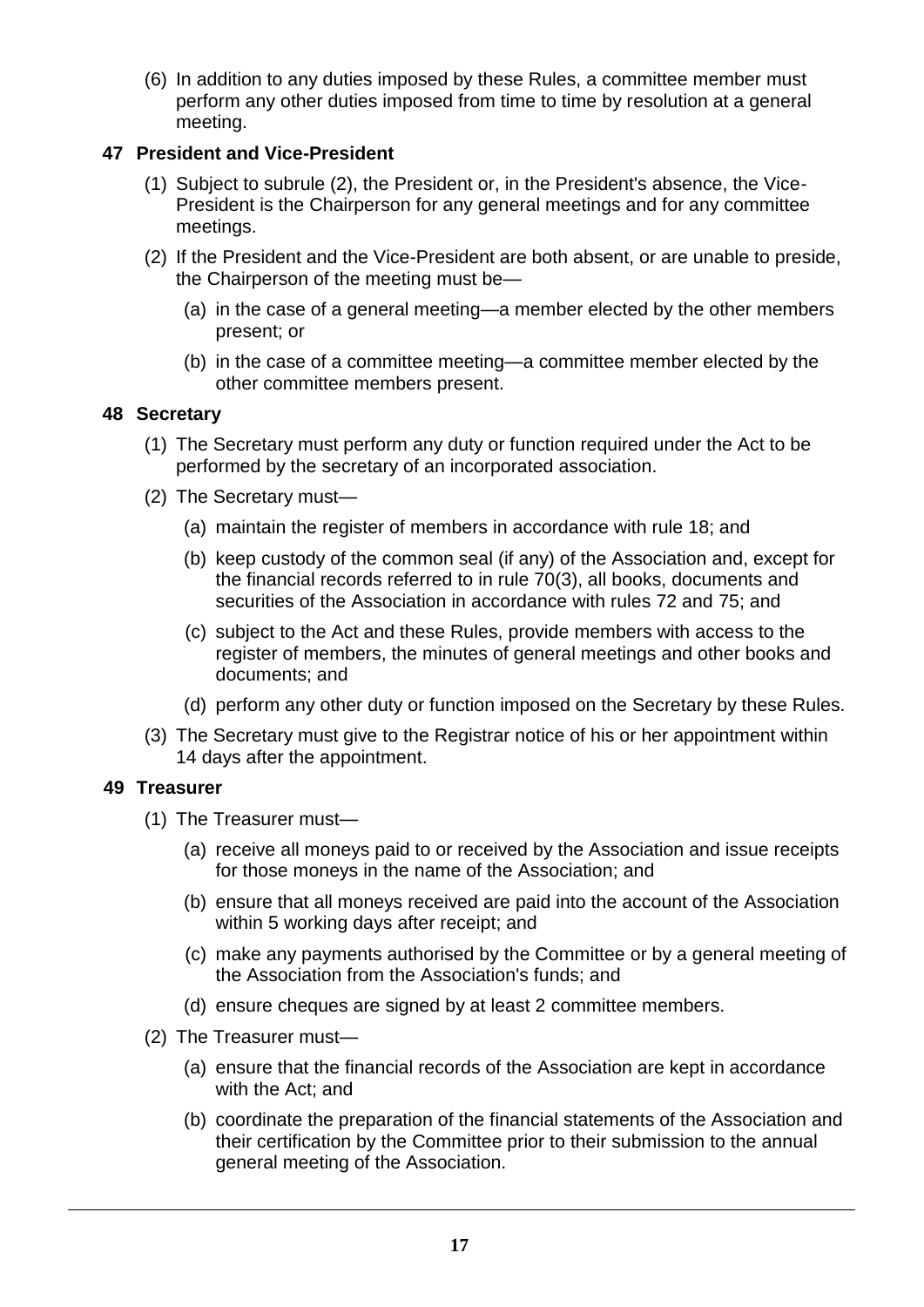(3) The Treasurer must ensure that at least one other committee member has access to the accounts and financial records of the Association.

# **Division 3—Election of General Committee members and tenure of office**

#### **50 Who is eligible to be a Committee member**

A member is eligible to be elected or appointed as a committee member if the member—

- (a) is 18 years or over;
- (b) is entitled to vote at a general meeting;
- (c) has been a financial member of STA (Vic) for a minimum of 2 years immediately preceding the nomination.

#### **51 Positions to be declared vacant**

- (1) This rule applies to—
	- (a) the first annual general meeting of the Association after its incorporation; or
	- (b) any subsequent annual general meeting of the Association, after the annual report and financial statements of the Association have been received.
- (2) The Chairperson of the meeting must declare all positions on the Committee vacant and hold elections for those positions in accordance with rules 51 to 54.

#### **52 Nominations**

- (1) Nominations for each position must be lodged with the Secretary three (3) days before the meeting.
- (2) An eligible member of the Association may—
	- (a) nominate himself or herself; or
	- (b) with the member's consent, be nominated by another member.
- (3) A member who is nominated for a position and fails to be elected to that position may be nominated for any other position for which an election is yet to be held.

#### **53 Election of Executive Members and General Committee Members**

- (1) At the annual general meeting, separate elections must be held for each of the following positions—
	- (a) President;
	- (b) Vice-President;
	- (c) Secretary;
	- (d) Treasurer.
- (2) If only one member is nominated for the position, the Chairperson of the meeting must declare the member elected to the position.
- (3) If more than one member is nominated, a ballot must be held in accordance with rule 54.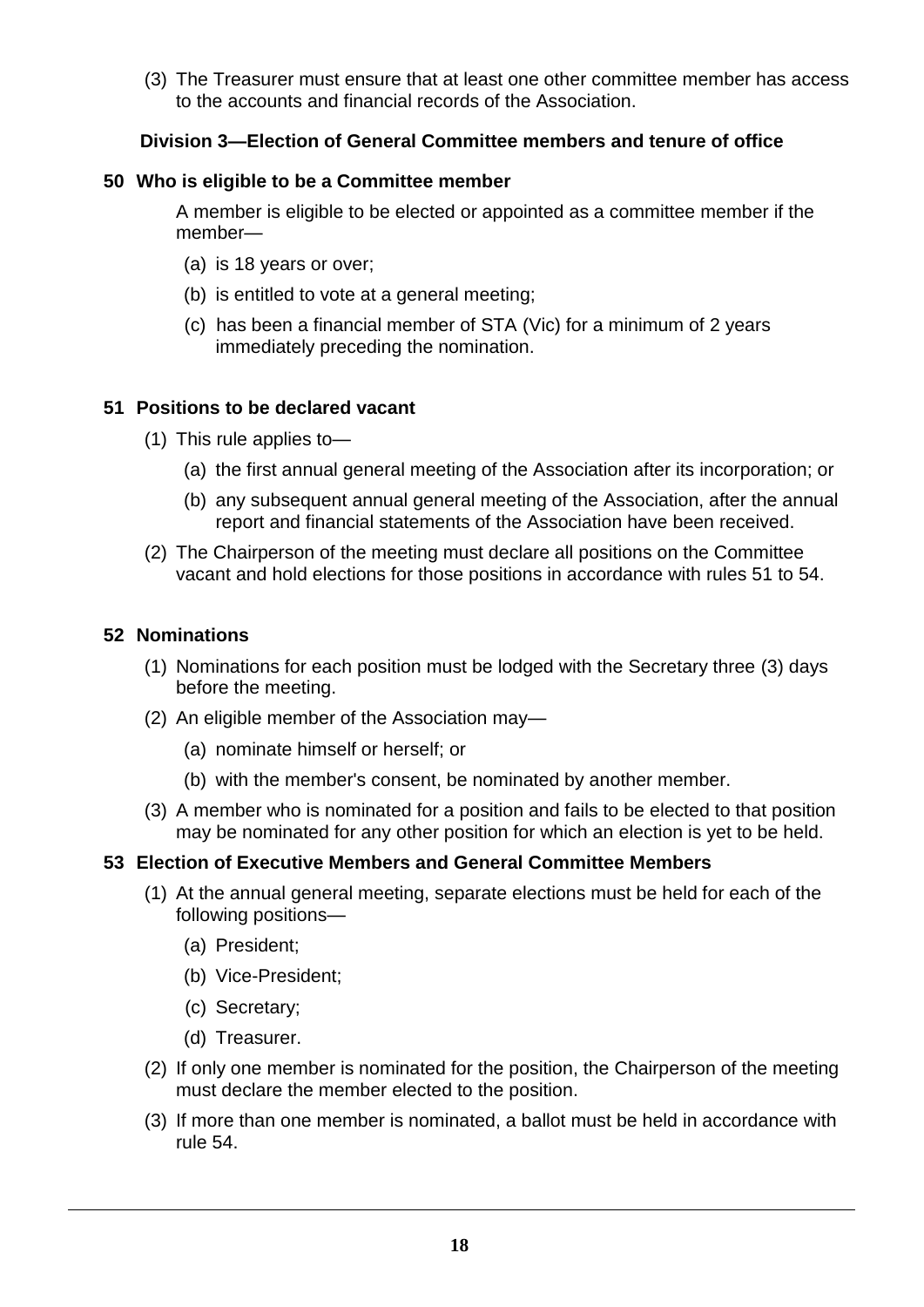- (4) On his or her election, the new President may take over as Chairperson of the meeting.
- (5) An Executive Member must have been a member of General Committee for a minimum of one full year in the preceding 5 years to qualify for election to Executive Committee.

## **54 Election of ordinary members**

- (1) The annual general meeting must by resolution decide the number of ordinary members of the Committee (if any) it wishes to hold office for the next year.
- (2) A single election may be held to fill all of those positions.
- (3) If the number of members nominated for the position of ordinary committee member is less than or equal to the number to be elected, the Chairperson of the meeting must declare each of those members to be elected to the position.
- (4) If the number of members nominated exceeds the number to be elected, a ballot must be held in accordance with rule 54.

## **55 Ballot**

- (1) If a ballot is required for the election for a position, the Chairperson of the meeting must appoint a member to act as returning officer to conduct the ballot.
- (2) The returning officer must not be a member nominated for the position.
- (3) Before the ballot is taken, each candidate may make a short speech in support of his or her election.
- (4) The election must be by secret ballot.
- (5) The returning officer must give a blank piece of paper to—
	- (a) each member present in person; and
	- (b) each proxy appointed by a member.
- (6) If the ballot is for a single position, the voter must write on the ballot paper the name of the candidate for whom they wish to vote.
- (7) If the ballot is for more than one position—
	- (a) the voter must write on the ballot paper the name of each candidate for whom they wish to vote;
	- (b) the voter must not write the names of more candidates than the number to be elected.
- (8) Ballot papers that do not comply with subrule (7)(b) are not to be counted.
- (9) Each ballot paper on which the name of a candidate has been written counts as one vote for that candidate.
- (10) The returning officer must declare elected the candidate or, in the case of an election for more than one position, the candidates who received the most votes.
- (11) If the returning officer is unable to declare the result of an election under subrule (10) because 2 or more candidates received the same number of votes, the returning officer must—
	- (a) conduct a further election for the position in accordance with subrules (4) to (10) to decide which of those candidates is to be elected; or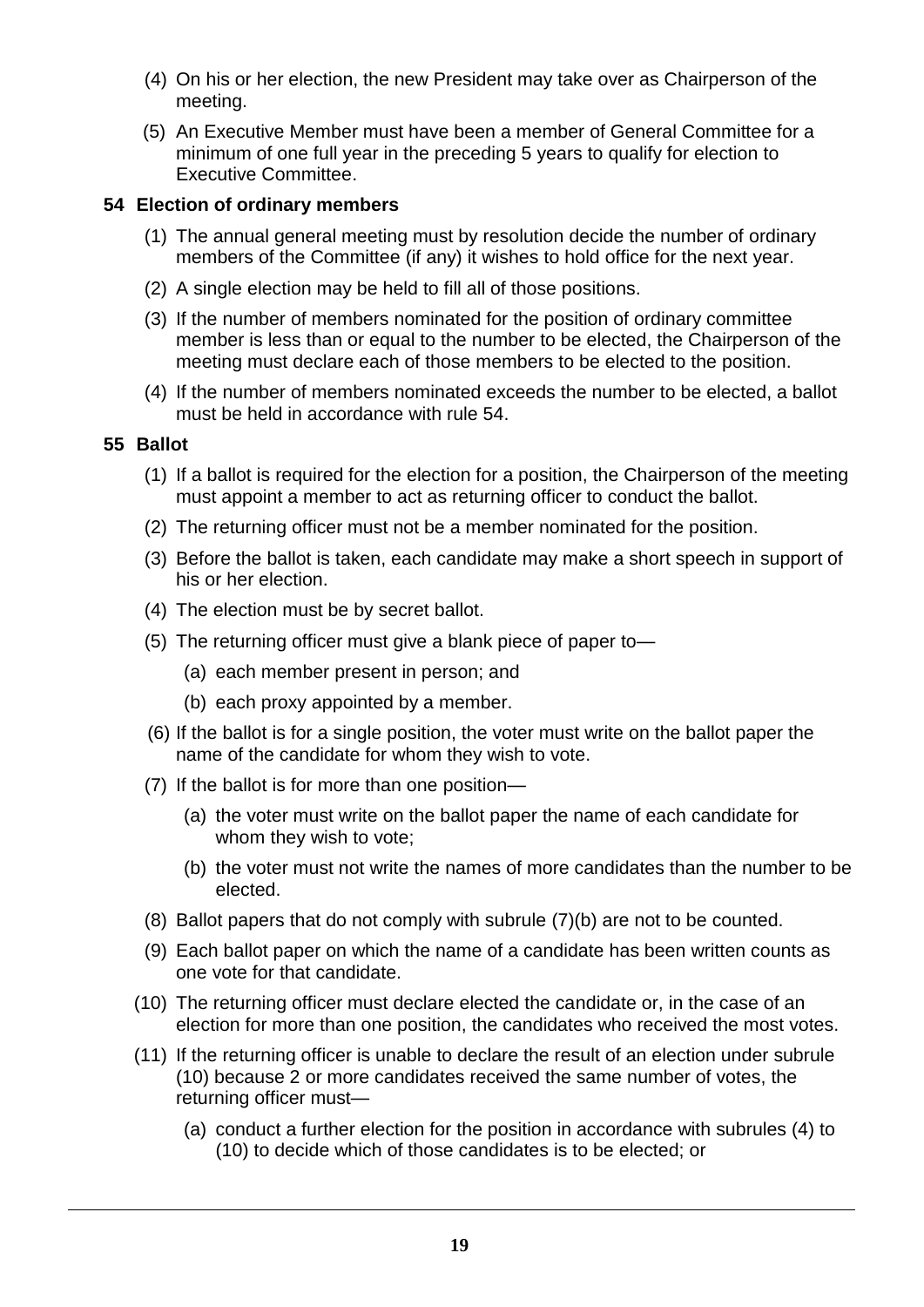(b) with the agreement of those candidates, decide by lot which of them is to be elected.

# **56 Term of office**

- (1) Subject to subrule (3) and rule 56, a committee member holds office until the positions of the Committee are declared vacant at the next annual general meeting.
- (2) A committee member may be re-elected.
- (3) A general meeting of the Association may—
	- (a) by special resolution remove a committee member from office; and
	- (b) elect an eligible member of the Association to fill the vacant position in accordance with this Division.
- (4) A member who is the subject of a proposed special resolution under subrule (3)(a) may make representations in writing to the Secretary or President of the Association (not exceeding a reasonable length) and may request that the representations be provided to the members of the Association.
- (5) The Secretary or the President may give a copy of the representations to each member of the Association or, if they are not so given, the member may require that they be read out at the meeting at which the special resolution is to be proposed.

## **57 Vacation of office**

- (1) A committee member may resign from the Committee by written notice addressed to the Committee.
- (2) A person ceases to be a committee member if he or she—
	- (a) ceases to be a member of the Association; or
	- (b) fails to attend 3 consecutive committee meetings (other than special or urgent committee meetings) without leave of absence under rule 67; or
	- (c) otherwise ceases to be a committee member by operation of section 78 of the Act.

# **58 Filling casual vacancies**

- (1) The Committee may appoint an eligible member of the Association to fill a position on the Committee that—
	- (a) has become vacant under rule 56; or
	- (b) was not filled by election at the last annual general meeting.
- (2) If the position of Secretary becomes vacant, the Committee must appoint a member to the position within 14 days after the vacancy arises.
- (3) Rule 55 applies to any committee member appointed by the Committee under subrule (1) or (2).
- (4) The Committee may continue to act despite any vacancy in its membership.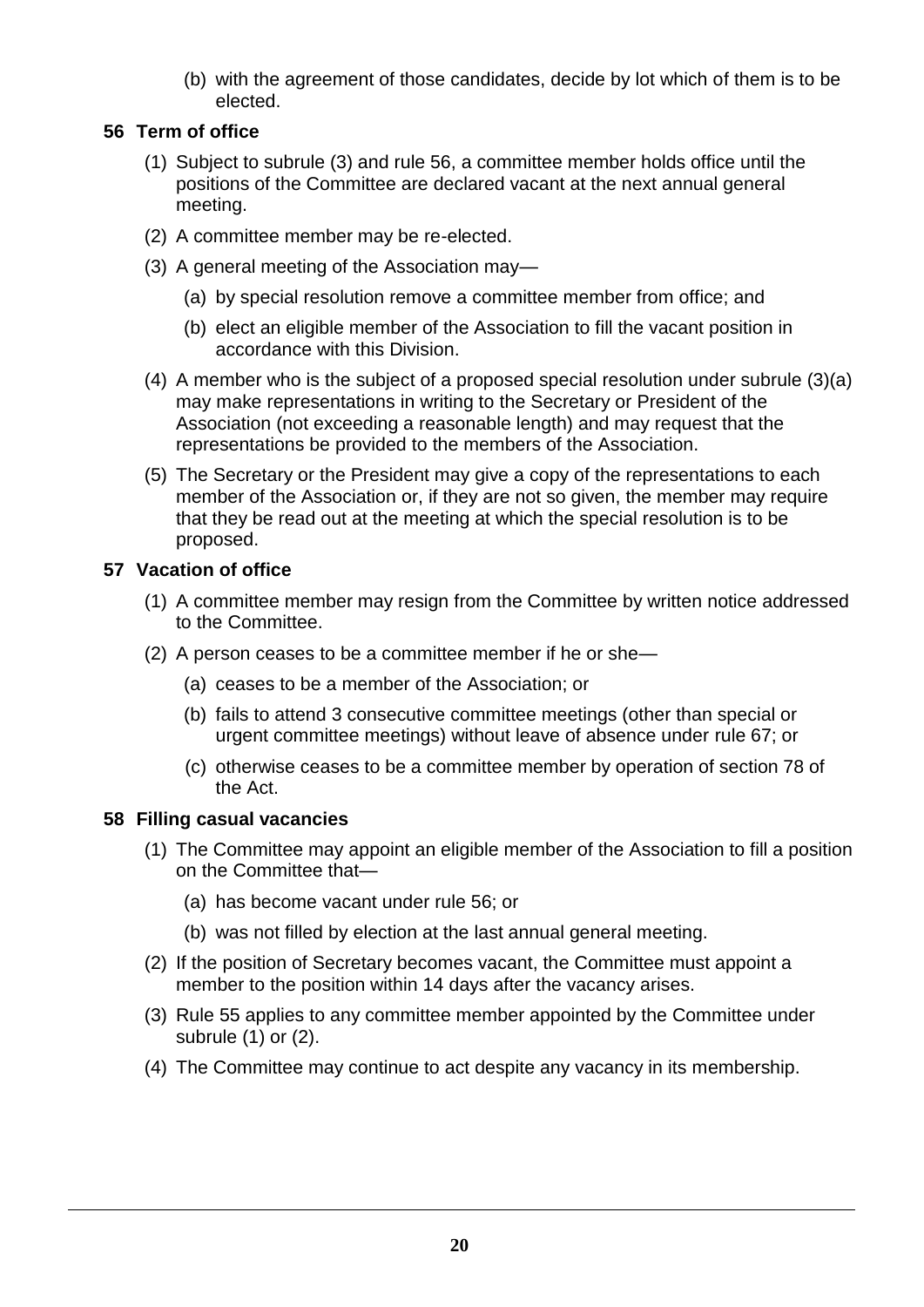## **59 Meetings of Committee**

- (1) The Committee must meet at least 4 times in each year at the dates, times and places determined by the Committee.
- (2) The date, time and place of the first committee meeting must be determined by the members of the Committee as soon as practicable after the annual general meeting of the Association at which the members of the Committee were elected.
- (3) Special committee meetings may be convened by the President or by any 4 members of the Committee.

#### **60 Notice of meetings**

- (1) Notice of each committee meeting must be given to each committee member no later than 7 days before the date of the meeting.
- (2) Notice may be given of more than one committee meeting at the same time.
- (3) The notice must state the date, time and place of the meeting.
- (4) If a special committee meeting is convened, the notice must include the general nature of the business to be conducted.
- (5) The only business that may be conducted at the meeting is the business for which the meeting is convened.

# **61 Urgent meetings**

- (1) In cases of urgency, a meeting can be held without notice being given in accordance with rule 59 provided that as much notice as practicable is given to each committee member by the quickest means practicable.
- (2) Any resolution made at the meeting must be passed by an absolute majority of the Committee.
- (3) The only business that may be conducted at an urgent meeting is the business for which the meeting is convened.

#### **62 Procedure and order of business**

- (1) The procedure to be followed at a meeting of a Committee must be determined from time to time by the Committee.
- (2) The order of business may be determined by the members present at the meeting.

# **63 Use of technology**

- (1) A committee member who is not physically present at a committee meeting may participate in the meeting by the use of technology that allows that committee member and the committee members present at the meeting to clearly and simultaneously communicate with each other.
- (2) For the purposes of this Part, a committee member participating in a committee meeting as permitted under subrule (1) is taken to be present at the meeting and, if the member votes at the meeting, is taken to have voted in person.

# **64 Quorum**

(1) No business may be conducted at a Committee meeting unless a quorum is present.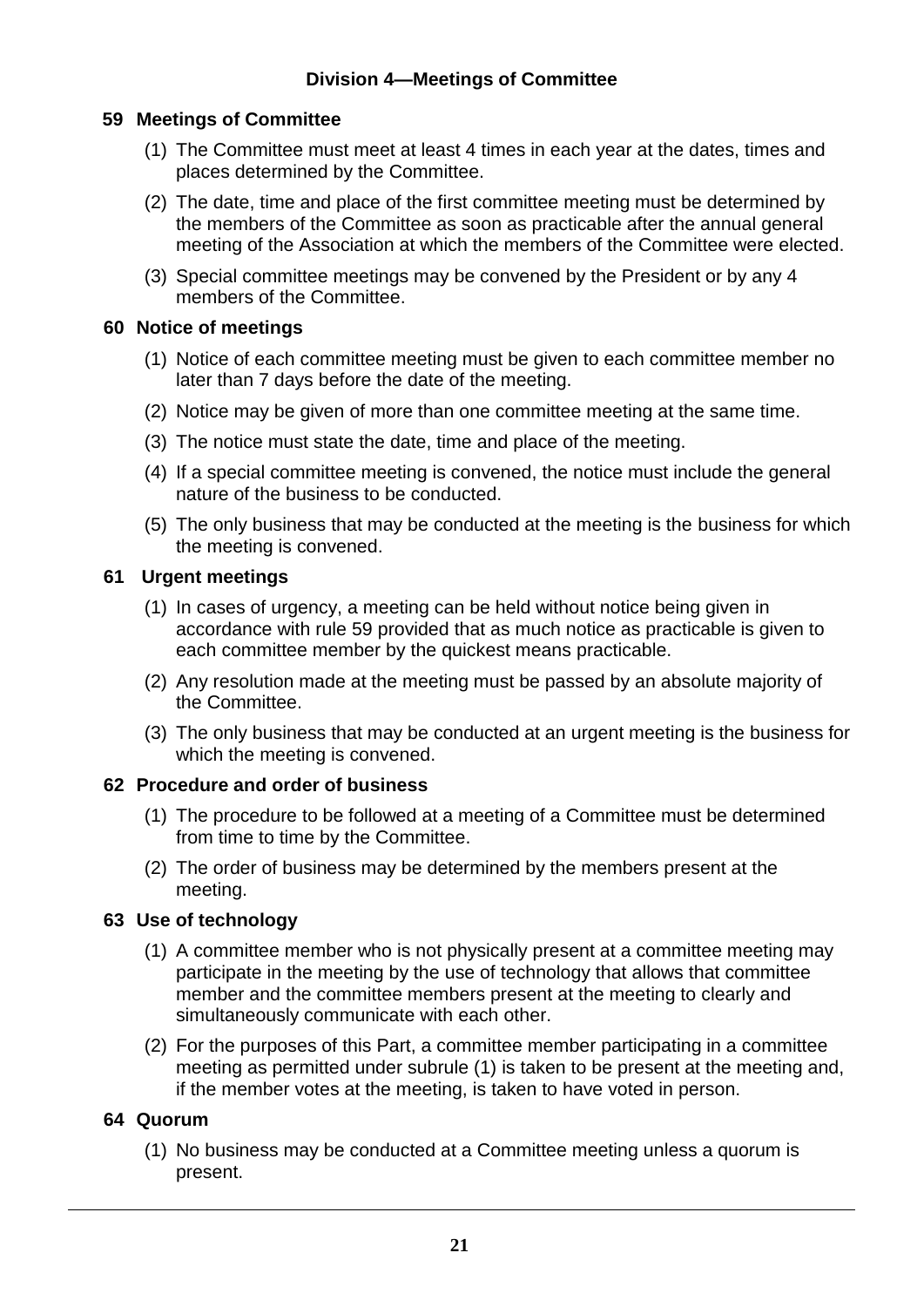- (2) The quorum for a committee meeting is the presence (in person or as allowed under rule 62) of a majority of the committee members holding office.
- (3) If a quorum is not present within 30 minutes after the notified commencement time of a committee meeting—
	- (a) in the case of a special meeting—the meeting lapses;
	- (b) in any other case—the meeting must be adjourned to a date no later than 14 days after the adjournment and notice of the time, date and place to which the meeting is adjourned must be given in accordance with rule 59.

#### **65 Voting**

- (1) On any question arising at a committee meeting, each committee member present at the meeting has one vote.
- (2) A motion is carried if a majority of committee members present at the meeting vote in favour of the motion.
- (3) Subrule (2) does not apply to any motion or question which is required by these Rules to be passed by an absolute majority of the Committee.
- (4) If votes are divided equally on a question, the Chairperson of the meeting has a second or casting vote.
- (5) Voting by proxy is not permitted.

#### **66 Conflict of interest**

- (1) A committee member who has a material personal interest in a matter being considered at a committee meeting must disclose the nature and extent of that interest to the Committee.
- (2) The member—
	- (a) must not be present while the matter is being considered at the meeting; and
	- (b) must not vote on the matter.
- (3) This rule does not apply to a material personal interest—
	- (a) that exists only because the member belongs to a class of persons for whose benefit the Association is established; or
	- (b) that the member has in common with all, or a substantial proportion of, the members of the Association.

#### **67 Minutes of meeting**

- (1) The Committee must ensure that minutes are taken and kept of each committee meeting.
- (2) The minutes must record the following—
	- (a) the names of the members in attendance at the meeting;
	- (b) the business considered at the meeting;
	- (c) any resolution on which a vote is taken and the result of the vote;
	- (d) any material personal interest disclosed under rule 65.

#### **68 Leave of absence**

(1) The Committee may grant a committee member leave of absence from committee meetings for a period not exceeding 6 months.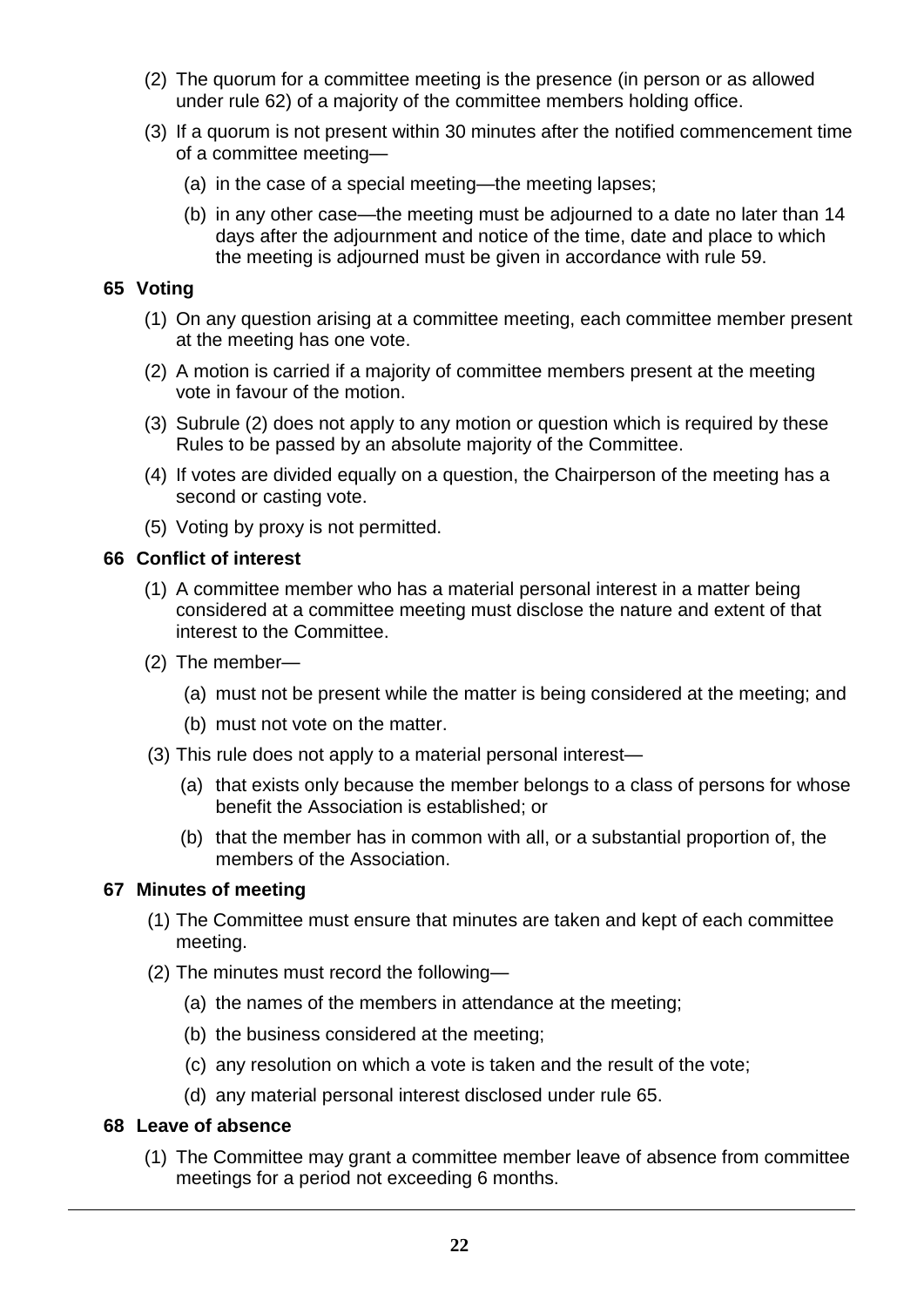(2) The Committee must not grant leave of absence retrospectively unless it is satisfied that it was not feasible for the committee member to seek the leave in advance.

## **PART 6—FINANCIAL MATTERS**

## **69 Source of funds**

The funds of the Association may be derived from joining fees, annual subscriptions, donations, fund-raising activities, grants, interest and any other sources approved by the Committee.

## **70 Management of funds**

- (1) The Association must open an account with a financial institution from which all expenditure of the Association is made and into which all of the Association's revenue is deposited.
- (2) Subject to any restrictions imposed by a general meeting of the Association, the Committee may approve expenditure on behalf of the Association.
- (3) The Committee may authorise the Treasurer to expend funds on behalf of the Association (including by electronic funds transfer) up to a specified limit without requiring approval from the Committee for each item on which the funds are expended.
- (4) All cheques, drafts, bills of exchange, promissory notes and other negotiable instruments must be signed by 2 committee members.
- (5) All funds of the Association must be deposited into the financial account of the Association no later than 5 working days after receipt.
- (6) With the approval of the Committee, the Treasurer may maintain a cash float provided that all money paid from or paid into the float is accurately recorded at the time of the transaction.

# **71 Financial records**

- (1) The Association must keep financial records that—
	- (a) correctly record and explain its transactions, financial position and performance; and
	- (b) enable financial statements to be prepared as required by the Act.
- (2) The Association must retain the financial records for 7 years after the transactions covered by the records are completed.
- (3) The Treasurer must keep in his or her custody, or under his or her control—
	- (a) the financial records for the current financial year; and
	- (b) any other financial records as authorised by the Committee.

#### **72 Financial statements**

(1) For each financial year, the Committee must ensure that the requirements under the Act relating to the financial statements of the Association are met.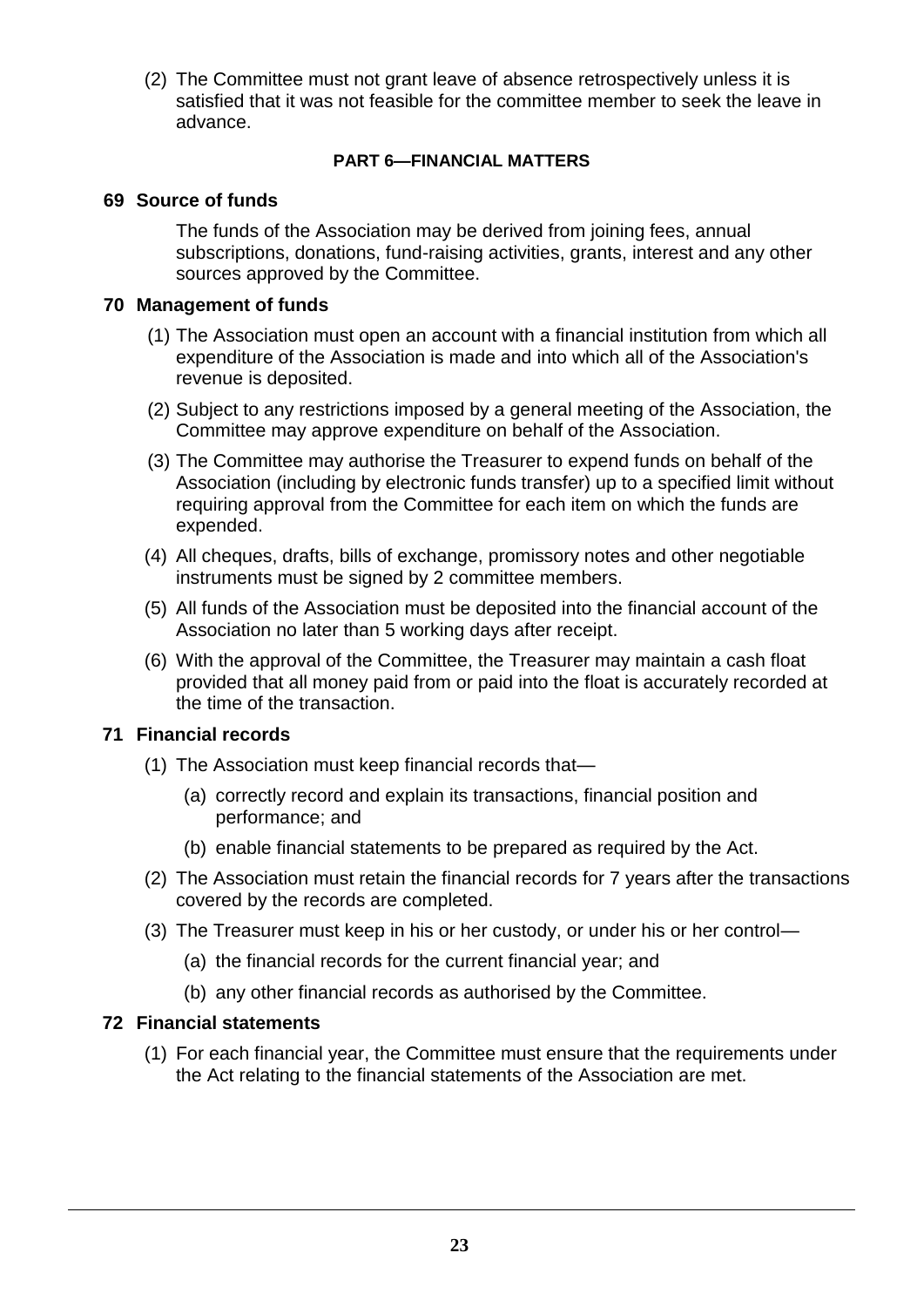- (2) Without limiting subrule (1), those requirements include—
	- (a) the preparation of the financial statements;
	- (b) if required, the review or auditing of the financial statements;
	- (c) the certification of the financial statements by the Committee;
	- (d) the submission of the financial statements to the annual general meeting of the Association;
	- (e) the lodgement with the Registrar of the financial statements and accompanying reports, certificates, statements and fee.

## **PART 7—GENERAL MATTERS**

## **73 Common seal**

- (1) The Association may have a common seal.
- (2) If the Association has a common seal—
	- (a) the name of the Association must appear in legible characters on the common seal;
	- (b) a document may only be sealed with the common seal by the authority of the Committee and the sealing must be witnessed by the signatures of two committee members;
	- (c) the common seal must be kept in the custody of the Secretary.

#### **74 Registered address**

The registered address of the Association is—

- (a) the address determined from time to time by resolution of the Committee; or
- (b) if the Committee has not determined an address to be the registered address—the postal address of the Secretary.

#### **75 Notice requirements**

- (1) Any notice required to be given to a member or a committee member under these Rules may be given—
	- (a) by handing the notice to the member personally; or
	- (b) by sending it by post to the member at the address recorded for the member on the register of members; or
	- (c) by email or facsimile transmission.
- (2) Subrule (1) does not apply to notice given under rule 60.
- (3) Any notice required to be given to the Association or the Committee may be given—
	- (a) by handing the notice to a member of the Committee; or
	- (b) by sending the notice by post to the registered address; or
	- (c) by leaving the notice at the registered address; or
	- (d) if the Committee determines that it is appropriate in the circumstances—
		- (i) by email to the email address of the Association or the Secretary; or
		- (ii) by facsimile transmission to the facsimile number of the Association.